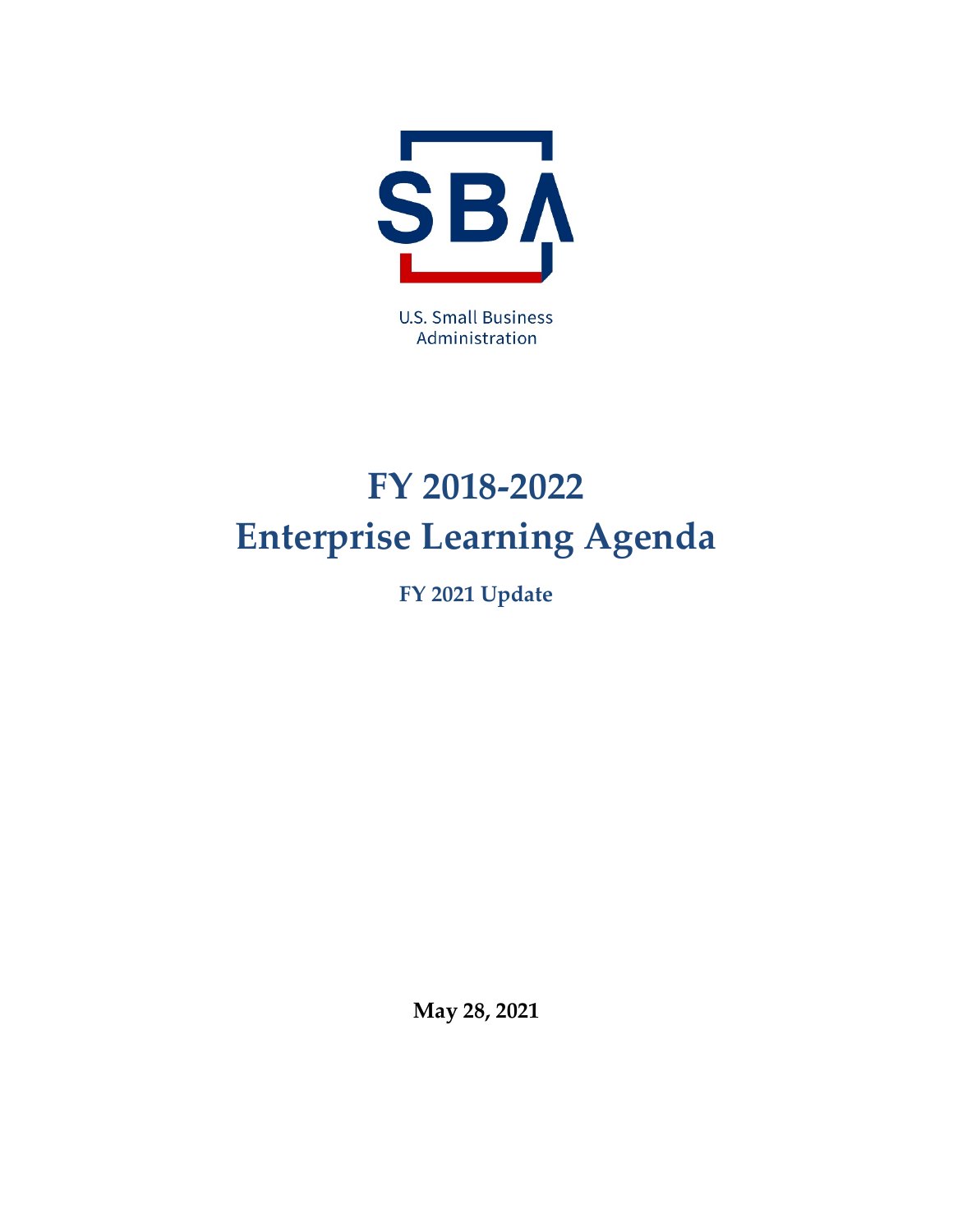# Table of Contents

| Strategic Goal 1: Support small business revenue and job growth______________________________8          |  |
|---------------------------------------------------------------------------------------------------------|--|
| Strategic Goal 2: Build healthy entrepreneurial ecosystems and create business friendly                 |  |
| Strategic Goal 3: Restore small businesses and communities after disasters ________________________ 20  |  |
| Strategic Goal 4: Strengthen the SBA's ability to serve small businesses ___________________________ 25 |  |
|                                                                                                         |  |
|                                                                                                         |  |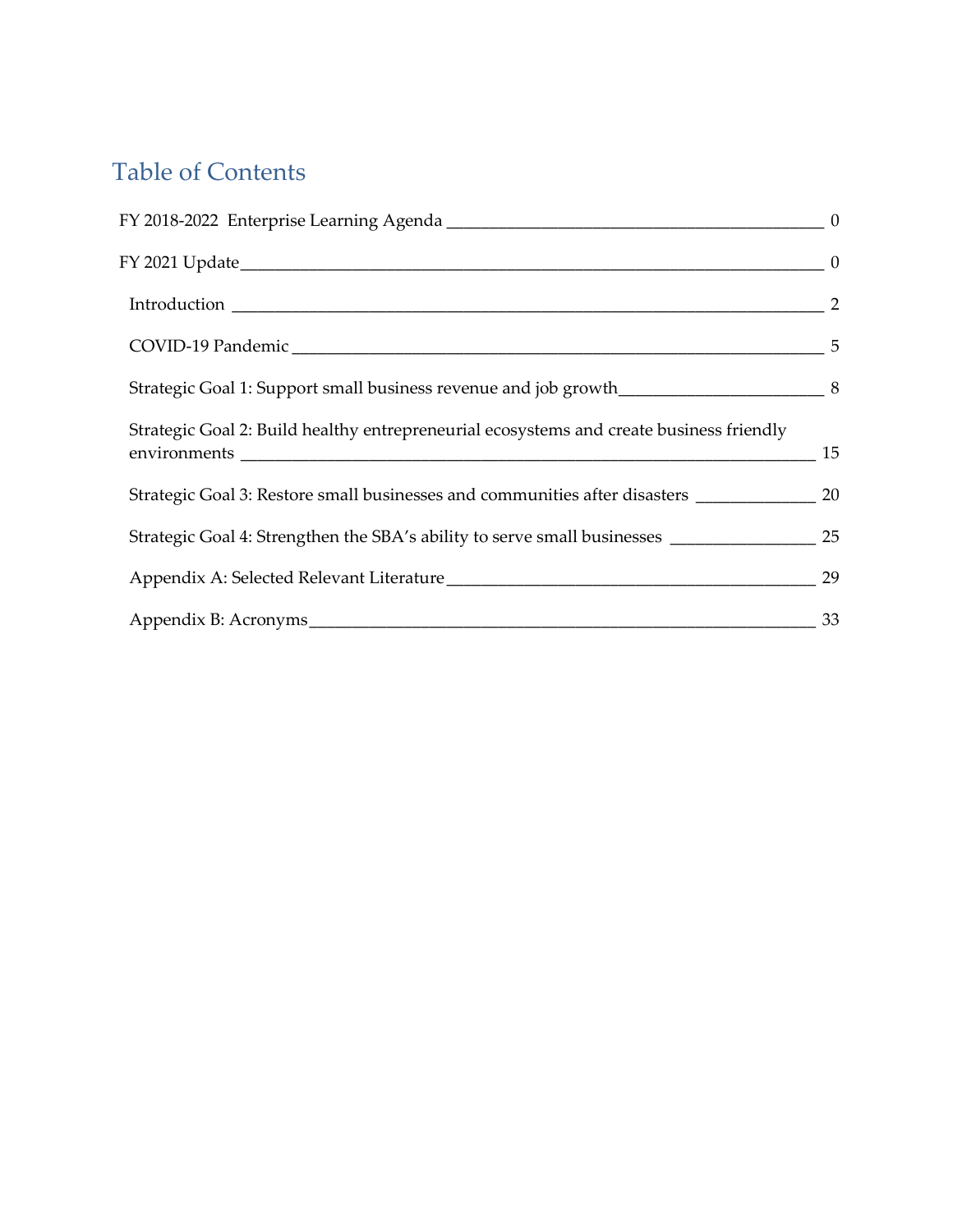## <span id="page-2-0"></span>**Introduction**

The Small Business Administration's (SBA) mission is to aid, counsel, assist, and protect the interests of small business concerns; to preserve free competitive enterprise; and to maintain and strengthen the overall economy of our nation. The SBA recognizes the importance of evidence and evaluation to understand and improve the efficiency and effectiveness of SBA programs and operations in pursuit of this mission. Evidence may come from a variety of sources, including program evaluations, performance data, audits, policy analyses, and traditional research. Rigorous evidence allows leadership to make sound decisions about program strategy, policy, operations, and resources.

The SBA maintains a centralized program evaluation and evidence-building function within the Office of Program Performance, Analysis, and Evaluation. The Agency supports evidence building and has developed this Enterprise Learning Agenda (ELA or learning agenda) to empower program managers to achieve their priorities while fostering an environment of continuous learning. The learning agenda is a 4-year plan that supports the Agency's implementation of the Foundations for Evidence-Based Policymaking Act of 2018[1](#page-2-1) (Evidence Act). It identifies and prioritizes evidence that can provide insights about program, policy, or regulation effectiveness; progress toward desired outcomes; or test pilot initiatives or program adjustments.

The SBA will update the learning agenda to incorporate progress made each year and identify the policy, research, evaluation, and regulatory questions it plans to address in the annual evaluation plan. The evidence-building activities help answer the questions presented in the learning agenda and will continue to build a suite of evidence to inform decision-making. Results will be published on the SBA website<sup>[2](#page-2-2)</sup>, and findings will be incorporated into the SBA's performance management framework to inform long-term strategy.

#### **Enterprise Learning Agenda Framework: SBA Strategic Goals**

The SBA has organized its learning agenda by the strategic goals in the SBA's *FY 2018-2022 Strategic Plan* and identifies priority questions for each goal to build evidence and foster continuous learning. Each strategic goal is presented with an overview, a review of prior research, results of the SBA's evidence building activities, priority questions, and current and planned evaluations in alignment with OMB guidance.[3](#page-2-3)

<span id="page-2-1"></span><sup>1</sup> [www.congress.gov/115/plaws/publ435/PLAW-115publ435.pdf](https://www.congress.gov/115/plaws/publ435/PLAW-115publ435.pdf)

<span id="page-2-2"></span><sup>2</sup> [www.sba.gov/evaluation](http://www.sba.gov/evaluation)

<span id="page-2-3"></span><sup>3</sup> Learning agenda questions for strategic goals 1 through 3 address strategic questions (i.e., questions about mission programs, policies, and regulations), and strategic goal 4 questions address operational questions (i.e., questions about operations concerning human capital, grants, acquisition, financial, and information technology management).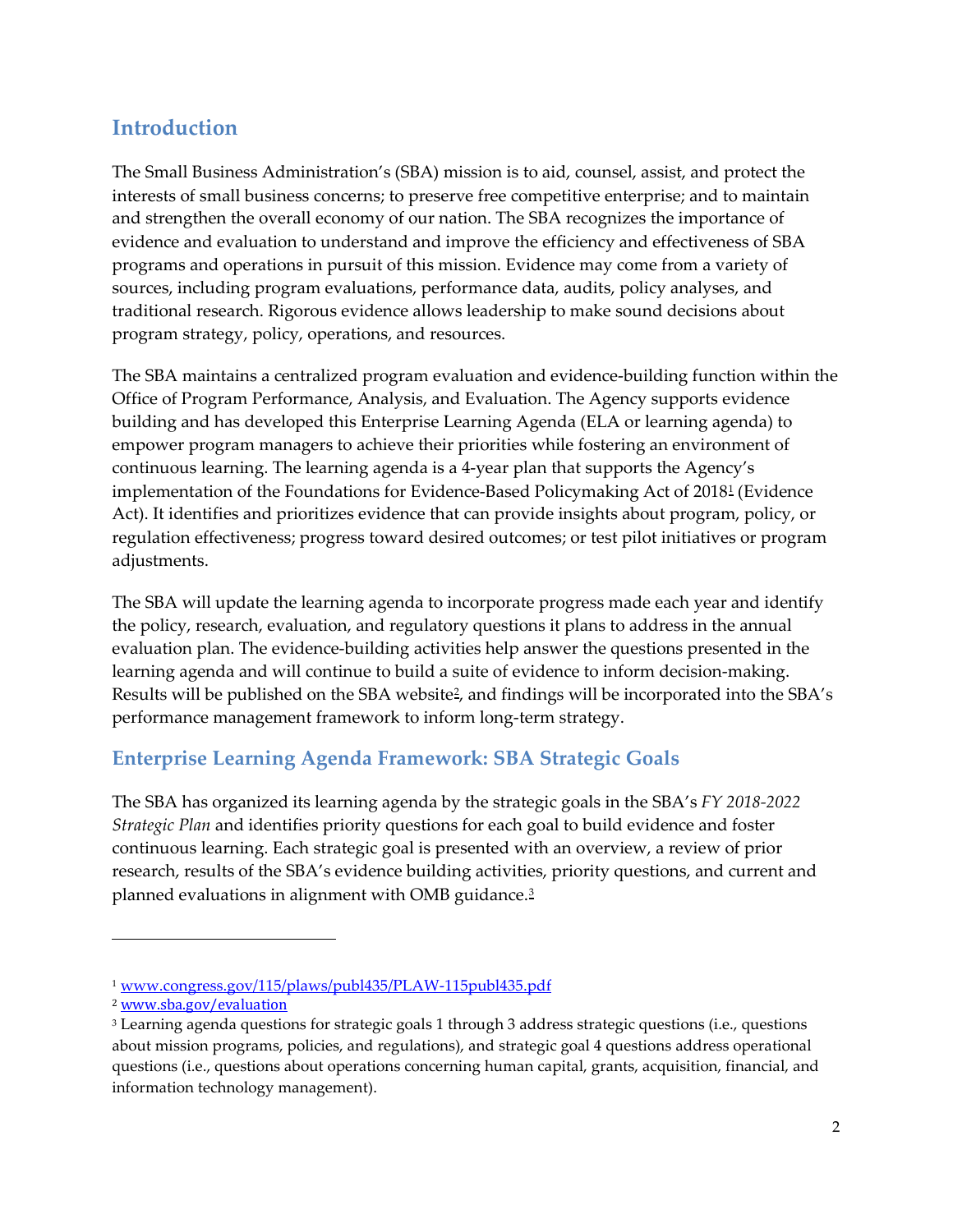The FY 2018-2022 strategic goals are:

- 1. Support small business revenue and job growth;
- 2. Build healthy entrepreneurial ecosystems and create business friendly environments;
- 3. Restore small businesses and communities after disasters; and
- 4. Strengthen the SBA's ability to serve small businesses.

The SBA has identified the most important questions to successfully achieve its mission. These questions support one of SBA's strategic goals and/or stem from important stakeholder input such as Congress, the U.S. Government Accountability Office (GAO), or the SBA Office of Inspector General.

The Evidence Act ensures that learning agenda questions be considerate of a broad range of Agency priorities, including regulations and policies; defines questions as either long-term or short-term; and identifies questions best suited for external engagement. Long-term questions support the SBA's understanding of intermediate outcomes, long-term outcomes, or program impact; answer questions that require multi-stage or multi-program evidence building; or are substantially impacted by external factors. Short-term questions may be answered using rapid iterative testing, existing data, or literature reviews. Additionally, the SBA has identified questions that inform our understanding of program performance. For example, questions that support program managers' understanding of customer satisfaction and experience may be likely to be answered in the short-term but require long-term monitoring.

#### **Stakeholder Engagement**

The SBA engaged key stakeholders in the development of the learning agenda. Collaboration with internal and external stakeholders helped the SBA expand and better define questions, which also promoted transparency. Some questions may benefit from engagement with external researchers or stakeholders where some data necessary to answer a question may reside outside the Agency, where SBA data may be made available to external researchers interested in SBA research questions, when external stakeholders share questions and priorities with the SBA, and when the answer to the question has broad implications outside the Agency. However, the SBA welcomes input and collaboration from external stakeholders on all questions.

The SBA gathered employee input through meetings, correspondence, and the SBA's Evidence and Evaluation Community of Practice. The Agency holds quarterly deep dive performance reviews and an annual strategic objective review with senior leadership to discuss performance. At these sessions, key questions emerge and have been integrated, where appropriate. The SBA's program evaluators conduct learning agenda sessions with leadership and issue annual evidence and evaluation guidance to solicit proposals for new evidence-building projects. During internal reviews, the SBA issues communication through the SBA Daily to seek feedback.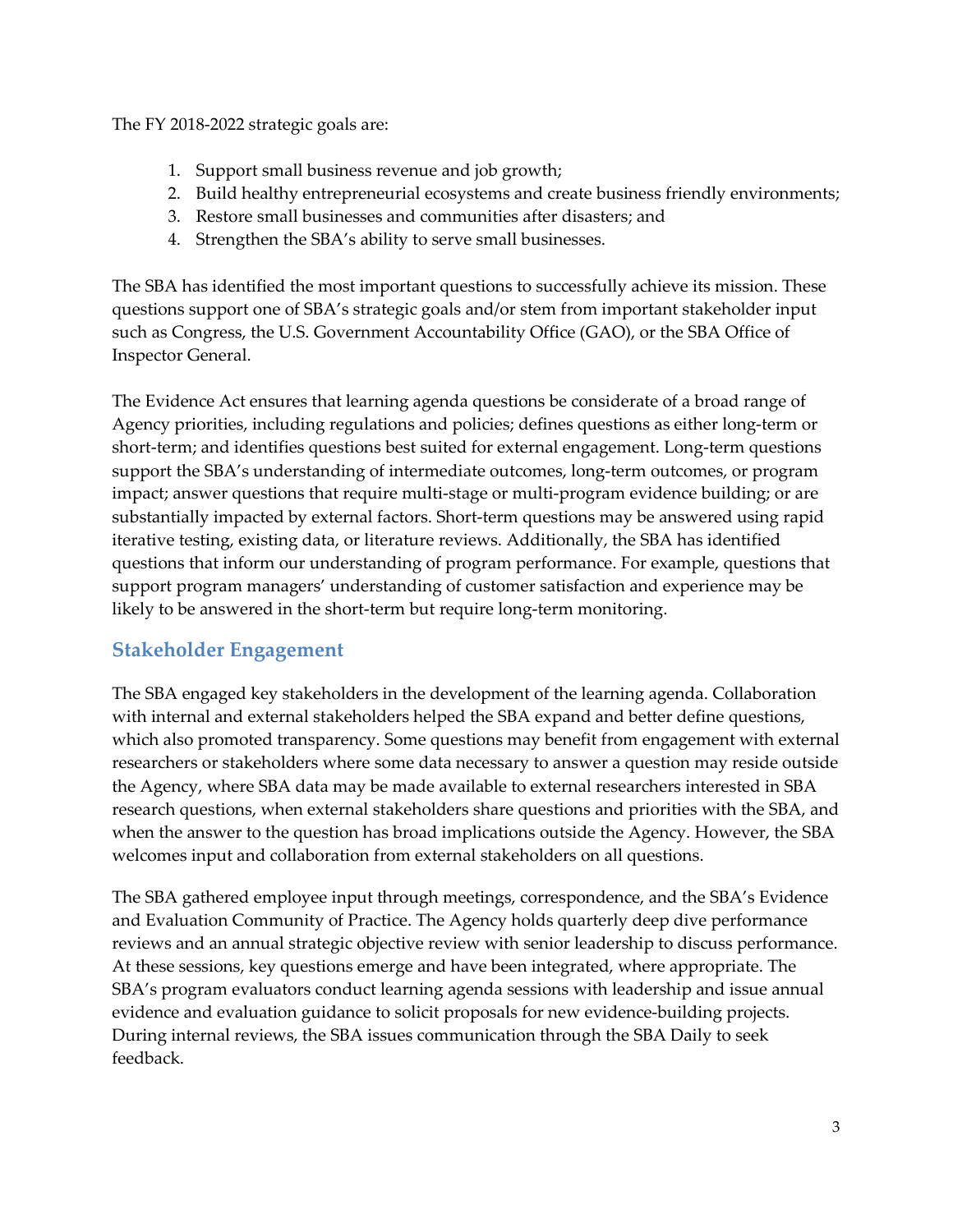When the SBA decides to conduct an evaluation, SBA program managers serve as a key partner. The evaluation team engages them to better understand and formulate their evaluation questions, adequately determine available data, better understand program needs, and help interpret findings. The team involves program managers throughout the course of the evaluation and discusses how the results may be used during strategic discussions.

To gather input from stakeholders, the SBA has sought feedback through various channels such as Federal Register Notices<sup>[4](#page-4-0)</sup>, the FedEval Listserv, and outreach and letters to research organizations, professional associations, state and local economic development organizations, trade groups, and think tanks. The SBA considers these conversations to be ongoing and continually consults stakeholders.

Significant evaluations, identified in the Agency's annual evaluation plan, will be disseminated publicly upon their completion. The SBA frequently presents on the results to interested internal and external stakeholders. For example, the SBA has presented findings to its Evidence and Evaluation Community of Practice, interagency committees, councils, trade associations, and grantees.

#### **Challenges and Proposed Solutions**

Although the SBA has begun to expand capacity for evidence-based decision-making, some challenges remain. First, the SBA, along with most federal agencies, struggles to identify or collect quality data to conduct rigorous analyses. Collecting data of adequate quality for analysis can be expensive and burdensome on the respondent and the Agency. Additionally, barriers to access or restrictions on use of data for evaluation pose challenges. The SBA has explored the use of administrative data and works to ensure that it can be used for statistical and evaluation purposes (e.g., creating data documentation, updating System of Records Management Notices to include approved uses, or collecting quality data). The SBA has created a Data Management Community of Practice and a Data Strategy and will continue to implement the Federal Data Strategy. These actions will help the SBA overcome this challenge.

Even when rigorous evidence or appropriate data are available, SBA staff must have the capacity to identify and use them for decision-making. The SBA recognizes the importance of building staff capacity and has established mechanisms to support this activity. The SBA manages an Evidence and Evaluation Community of Practice that brings together evaluation, analysis, and data practitioners across the Agency to discuss issues and provide training. The SBA also identifies evidence and discusses how it may apply to decision-making through

<span id="page-4-0"></span><sup>4</sup> The SBA received four comments specific to SBA program offices. The comments were shared with the respective programs managers and addressed, where appropriate.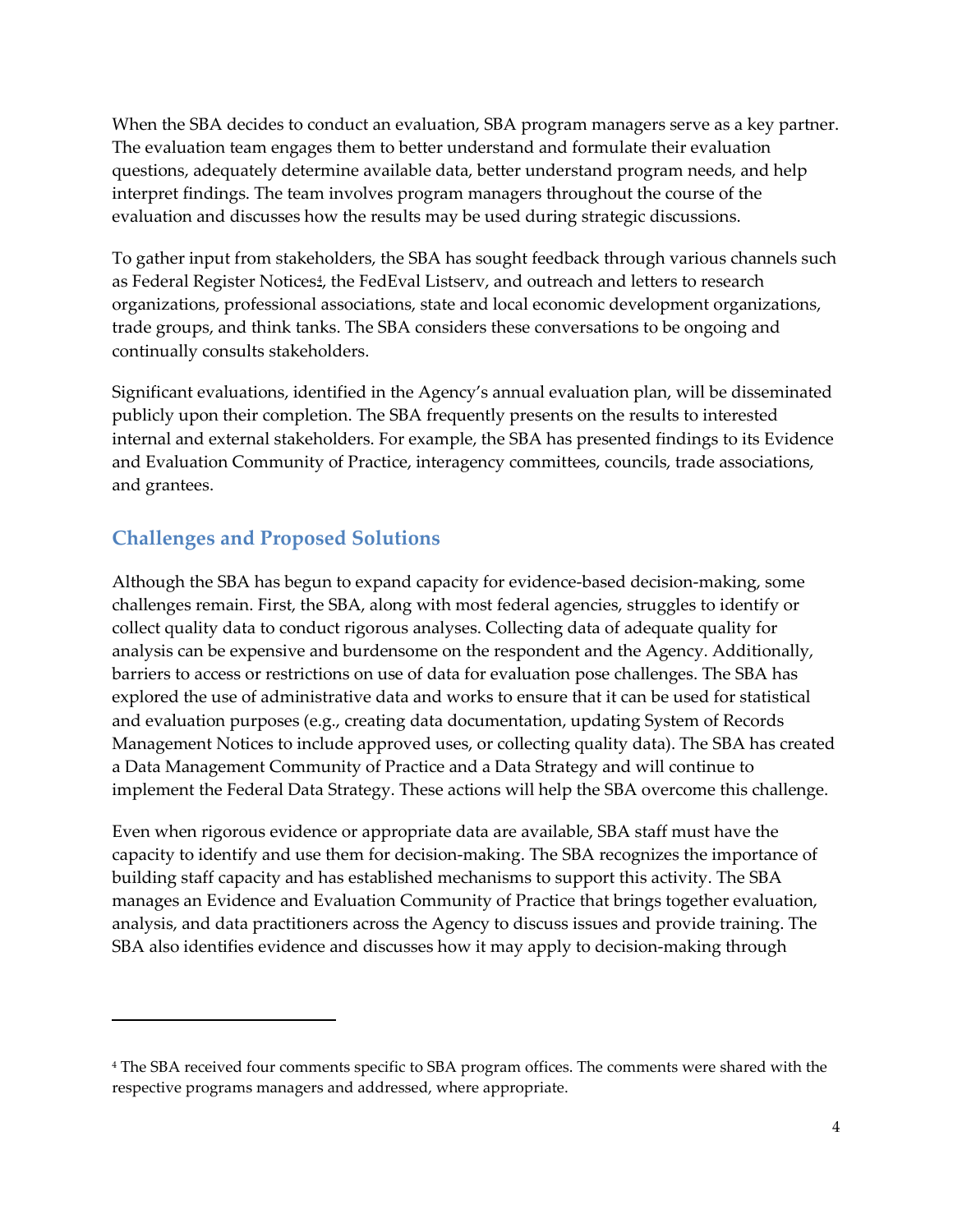various senior leadership forums, including quarterly deep dive performance reviews. The SBA is developing an Evidence Capacity Assessment, which will support internal capacity building. The SBA has also appointed its Chief Data Officer, Evaluation Officer, and Statistical Official in accordance with the Evidence Act and U.S. Office of Management and Budget (OMB) guidance. These officials continue to promote the use of data and evidence.

#### **Methods and Data Sources**

The SBA strives to conduct more evidence-building activities to understand and advance its mission. These activities include formative and summative program evaluations, program performance measurement, analysis and dashboarding, regulatory analyses, and research. The methodology for each activity is tailored to the question(s) of interest, and may involve one or more of the following: experimental and quasi-experimental designs, descriptive and inferential statistics, mathematical or econometric modeling, and data visualization, literature reviews or foundational fact finding, and qualitative research methods.

To conduct low-cost and timely evidence-building activities, the SBA frequently utilizes administrative data from its own programs and from other state and federal sources. The SBA maintains many administrative datasets and frequently reviews them to improve their quality and relevance for evidence building. The SBA 's publicly available data can be found at [www.sba.gov/data.](http://www.sba.gov/data) Additionally, the SBA frequently uses federal contracting data found at [beta.sam.gov](https://beta.sam.gov/) for evidence-building related to its government contracting programs and uses publicly available data and statistics from the U.S. Census Bureau to understand the general small business landscape.

The SBA is also making more administrative data available to researchers through the U.S. Census Bureau's Federal Statistical Research Data Centers. This partnership between the SBA and Census allows researchers to use SBA data to build rigorous evidence while maintaining security and privacy protections. In FY 2020, SBA transferred 7(a) and 504 loan data to Census under this agreement and the agencies are actively collaborating to share more administrative data. To supplement administrative data use and data-sharing agreements, SBA conducts its own primary and secondary data collection as needed for evidence-building efforts, most often in the form of surveys, interviews, focus groups, and literature reviews.

## <span id="page-5-0"></span>**COVID-19 Pandemic**

While the SBA developed its learning agenda in 2018, the world and subsequently SBA's focus in FY 2020 has changed due to the coronavirus (COVID-19) pandemic. By March 17, US states and localities began closing non-essential businesses and encouraging residents to stay home to reduce transmission. To combat the effects to the economy, the Coronavirus Aid, Relief, and Economic Security (CARES) Act became law. The CARES Act established the Paycheck Protection Program, a new forgivable guaranteed loan program and the Economic Injury Disaster Loan (EIDL) Advance grant, a new EIDL loan provision that allows an advance of up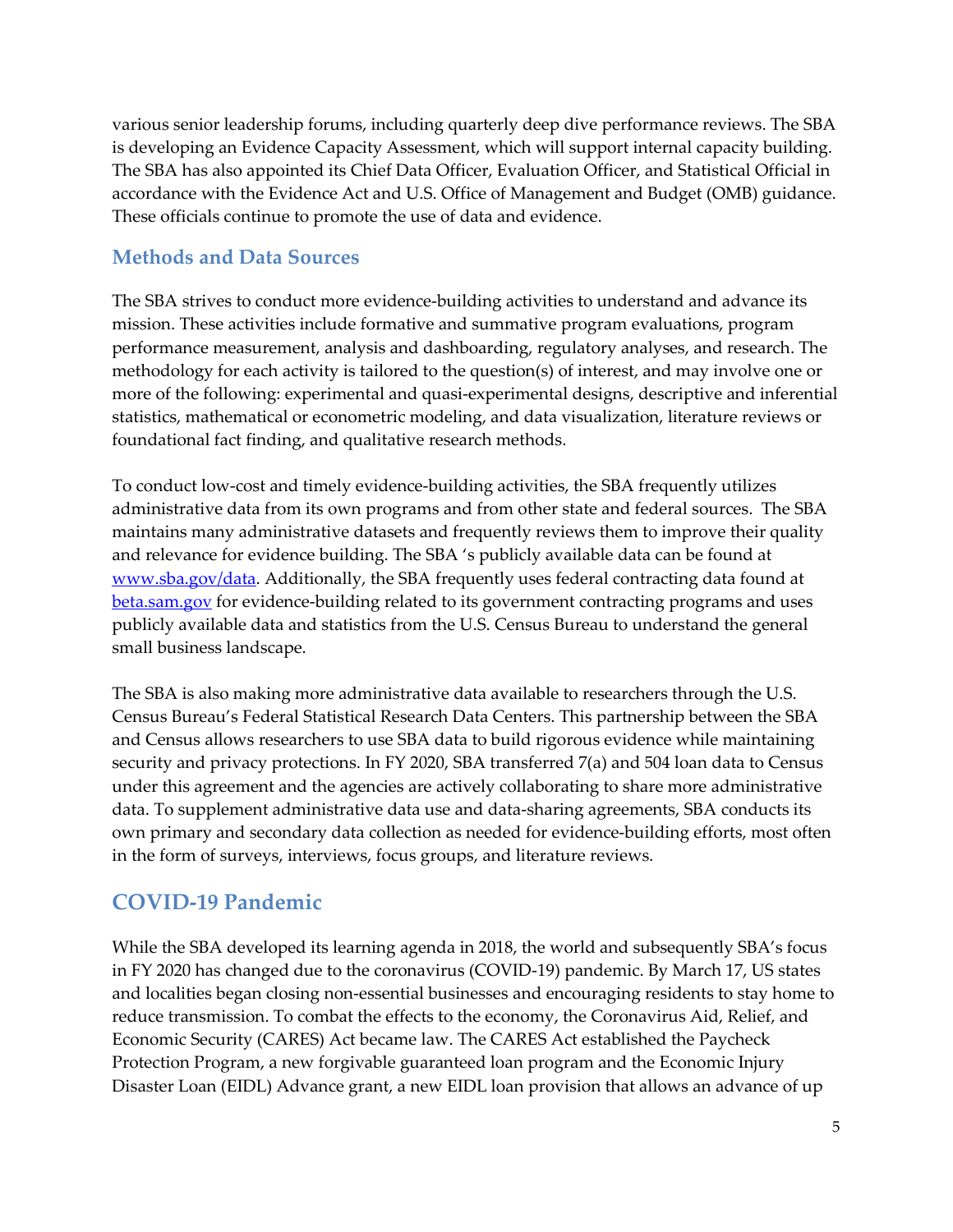to \$10,000 for businesses that does not have to be repaid. The CARES Act also provided debt relief for current borrowers of SBA's 7(a), 504, and Microloan programs. Future iterations of the ELA will discuss the impacts of the American Rescue Plan Act and subsequent legislation.

At the outset of the pandemic, the SBA immediately began creating a plan for building and using evidence to guide decision-making. Along with reviews and analyses of internal program data, the SBA gathered evidence from external sources and worked with the U.S. Census Bureau to include questions important to the SBA in the weekly Small Business Pulse Survey. The SBA began conducting a literature review on topics related to emerging small business issues and the rapidly changing economic environment. Then, the SBA worked with the Library of Congress's Federal Research Division to further refine this literature review and conduct an environmental scan on a series of topics relevant for policy and program decision-making. The SBA also partnered with the MITRE Corporation to conduct further research on topics related to small business recovery. The SBA has also been expanding partnerships with other agencies, including the Office of Evaluation Sciences at the U.S. General Services Administration to better understand community-based approaches that localities have taken to help small businesses. These partnerships have greatly expanded the evidence-base, which have supported a wholeof-government approach to tackle this national issue.

All SBA programs and their stakeholders have been affected by the complexities caused by the pandemic. To continue building evidence, the SBA has added new questions to the learning agenda. These questions have been designated as priority through consultation with stakeholders. They may not, however, encompass all questions related to small business recovery or effects on or from SBA programs. Additionally, the ongoing challenges for small businesses related to the pandemic are uncertain. Over the next year, the SBA will incorporate emerging evidence to further our understanding of small business issues, refine these questions, and integrate them and other evidence into the *FY 2022 – 2026 Enterprise Learning Agenda*. Evidence-building activities that stem from these questions can help refine SBA's response to current challenges and inform SBA's strategies to respond to future disasters.

## **Key Research and Evaluation Questions**

Long-term questions:

- 1. Were businesses that received an EIDL or PPP loan more likely to have survived and/or achieved revenue, profit, or sales parity more quickly post-pandemic than those businesses that did not?\* [5](#page-6-0)
- 2. What is the impact of debt-forgiveness loan repayment on portfolio risk?\*

<span id="page-6-0"></span><sup>5</sup> Questions with an asterisk (\*) denote those likely to benefit from external collaboration in evidence building.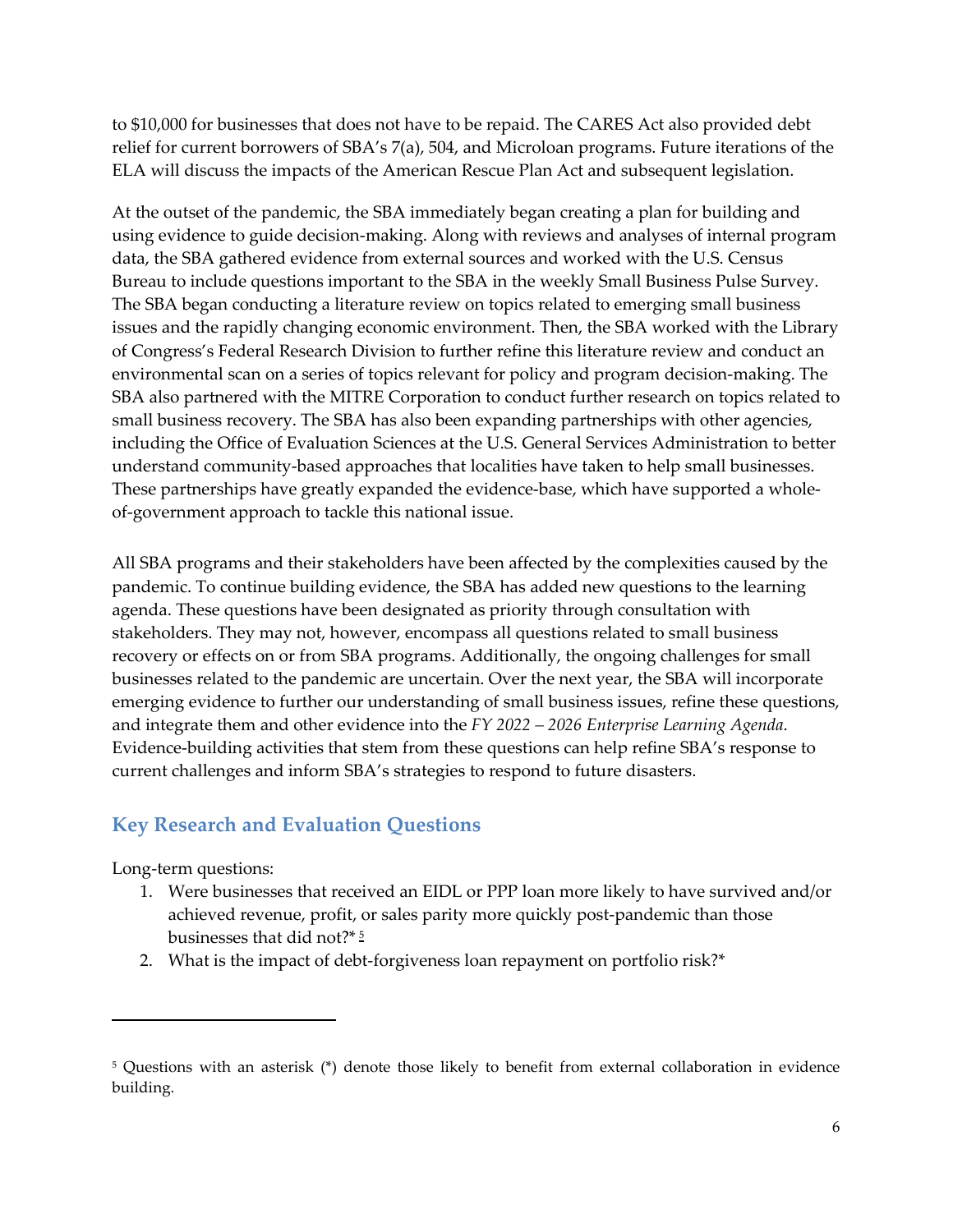- 3. What support do businesses in underserved markets need to successfully survive or recover compared to non-underserved businesses?\*
- 4. How can the SBA help small businesses re-enter export markets?\*
- 5. How has the implementation and delivery of technical assistance changed in response to the pandemic?
- 6. How have SBA's counseling and training programs influenced small business outcomes post-pandemic?\*

Short-term questions:

- 1. What approaches can the SBA adopt to convert PPP lenders into its regular 7(a) lender portfolio to expand support to more small businesses?
- 2. Were there differences in the way lenders processed or facilitated PPP lending based on lender characteristics (e.g., size, previous 7(a) lender, type of institution)?
- 3. How can the SBA reduce fraud within its CARES Act programs?
- 4. How can the SBA most effectively service COVID-EIDL loans?
- 5. What kind of training and technical assistance do small businesses need to aid in their recovery and reopening?\*
- 6. How can the SBA help entrepreneurs leverage new market opportunities (e.g., new products or services) created by the pandemic?\*
- 7. What strategies can the SBA implement to help women, minority, and other underserved entrepreneurs recover more quickly from the pandemic?\*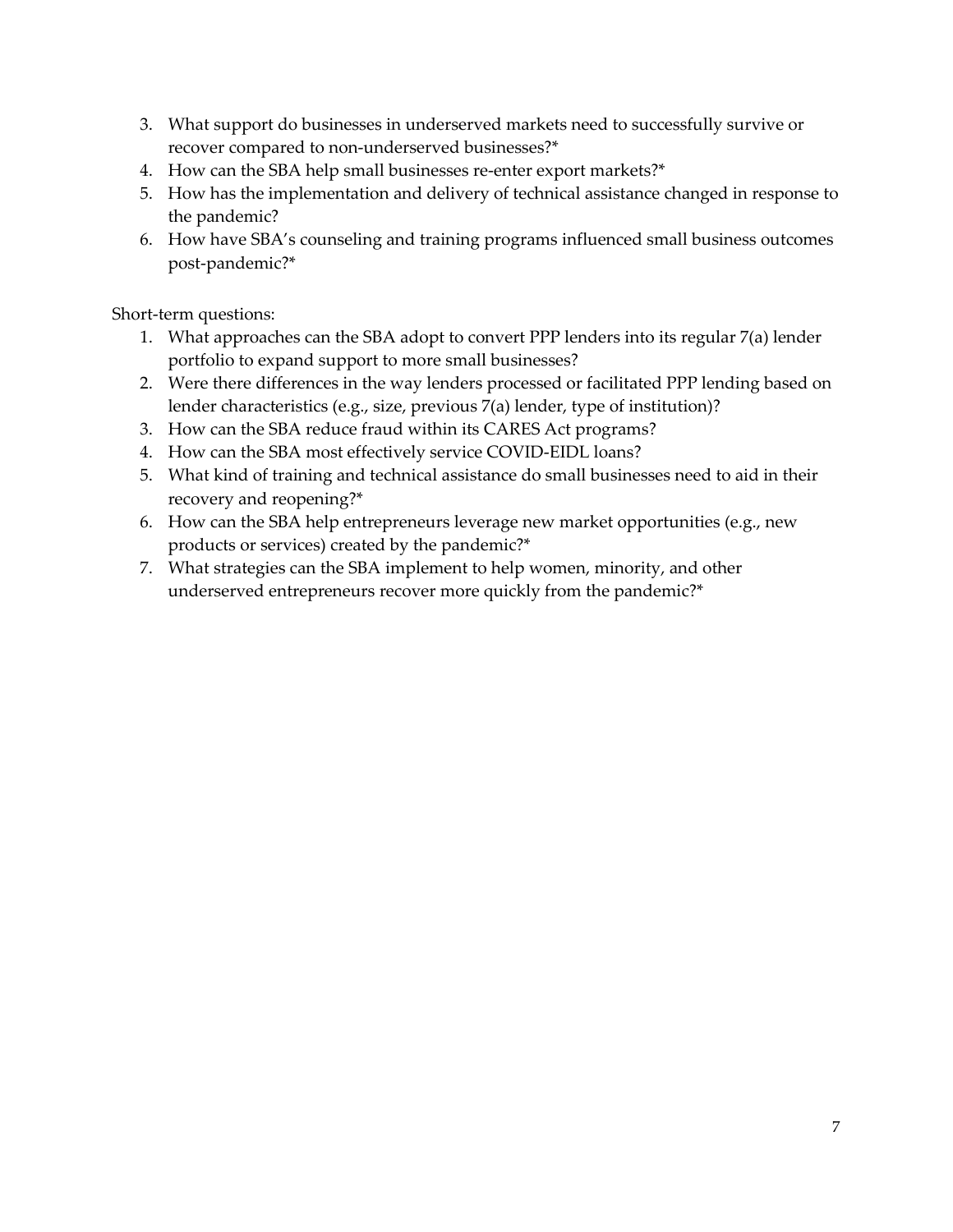# <span id="page-8-0"></span>**Strategic Goal 1: Support small business revenue and job growth**

Small businesses are America's job creators and account for nearly 65 percent of private-sector net job creation.[6](#page-8-1) Strategic goal 1 supports small business revenue and job growth and includes SBA programs for capital, investments, international trade, innovation, and government contracting. It includes the following three strategic objectives:

- 1. Expand access to capital;
- 2. Help small business exporters succeed in global markets; and
- 3. Ensure federal contracting and innovation set-aside goals are met and/or exceeded.

#### **Prior Research**

The identified studies in this section include research developed by or in conjunction with the SBA and represent a mix of program evaluations, special topic reports, performance reviews, and audits. These studies are not intended to be a comprehensive review of all relevant, available evidence but rather a snapshot of critical evidence for SBA programs. Additional research is identified in the appendix.

Community Advantage Pilot Program Analysis (2018).[7](#page-8-2) This study compared the Community Advantage loan portfolio, a pilot initiative to increase lending to underserved communities, with the 7(a) loan portfolio. Although the program remains in its initial operational testing phase, preliminary results indicated that Community Advantage loans exhibit more risk than 7(a) loans, demonstrating higher early problem loans and early default rates.[8](#page-8-3)

[Do SBA Loans Create Jobs? Estimates from Universal Panel Data and Longitudinal Matching](https://www2.census.gov/ces/wp/2012/CES-WP-12-27.pdf)  [Methods \(2012\).](https://www2.census.gov/ces/wp/2012/CES-WP-12-27.pdf)<sup>[9](#page-8-4)</sup> This study estimated the effects of SBA 7(a) and 504 loans on employment by linking SBA loans in these programs to universal data on all employers in the economy from 1976 to 2010. The results showed positive average effects on loan recipient employment of nearly 25 percent or 3 jobs at the mean and an increase of about 5.4 jobs for each million dollars of loans.

Evaluating the Small Business Administration's Growth Accelerator Fund Competition Program (2018).<sup>[10](#page-8-5)</sup> This study presented the results of the growth accelerators program, including information on market and job support. Focused on the first 3 years of the program

<span id="page-8-1"></span><sup>6</sup> [www.sba.gov/sites/default/files/files/an%20analysis%20of%20small%20business%20and%20jobs\(1\).pdf](http://www.sba.gov/sites/default/files/files/an%20analysis%20of%20small%20business%20and%20jobs(1).pdf) <sup>7</sup> [https://www.sba.gov/sites/default/files/2020-11/Executive\\_Summary-](https://www.sba.gov/sites/default/files/2020-11/Executive_Summary-Community_Advantage_Evaluation_-_June_21_2018_2.pdf)

<span id="page-8-2"></span>Community Advantage Evaluation - June 21 2018 2.pdf

<span id="page-8-3"></span><sup>8</sup> The pilot program is scheduled to run through FY 2022.

<span id="page-8-4"></span><sup>9</sup> [www2.census.gov/ces/wp/2012/CES-WP-12-27.pdf](https://www2.census.gov/ces/wp/2012/CES-WP-12-27.pdf)

<span id="page-8-5"></span><sup>10</sup> [www.sba.gov/evaluation](http://www.sba.gov/evaluation)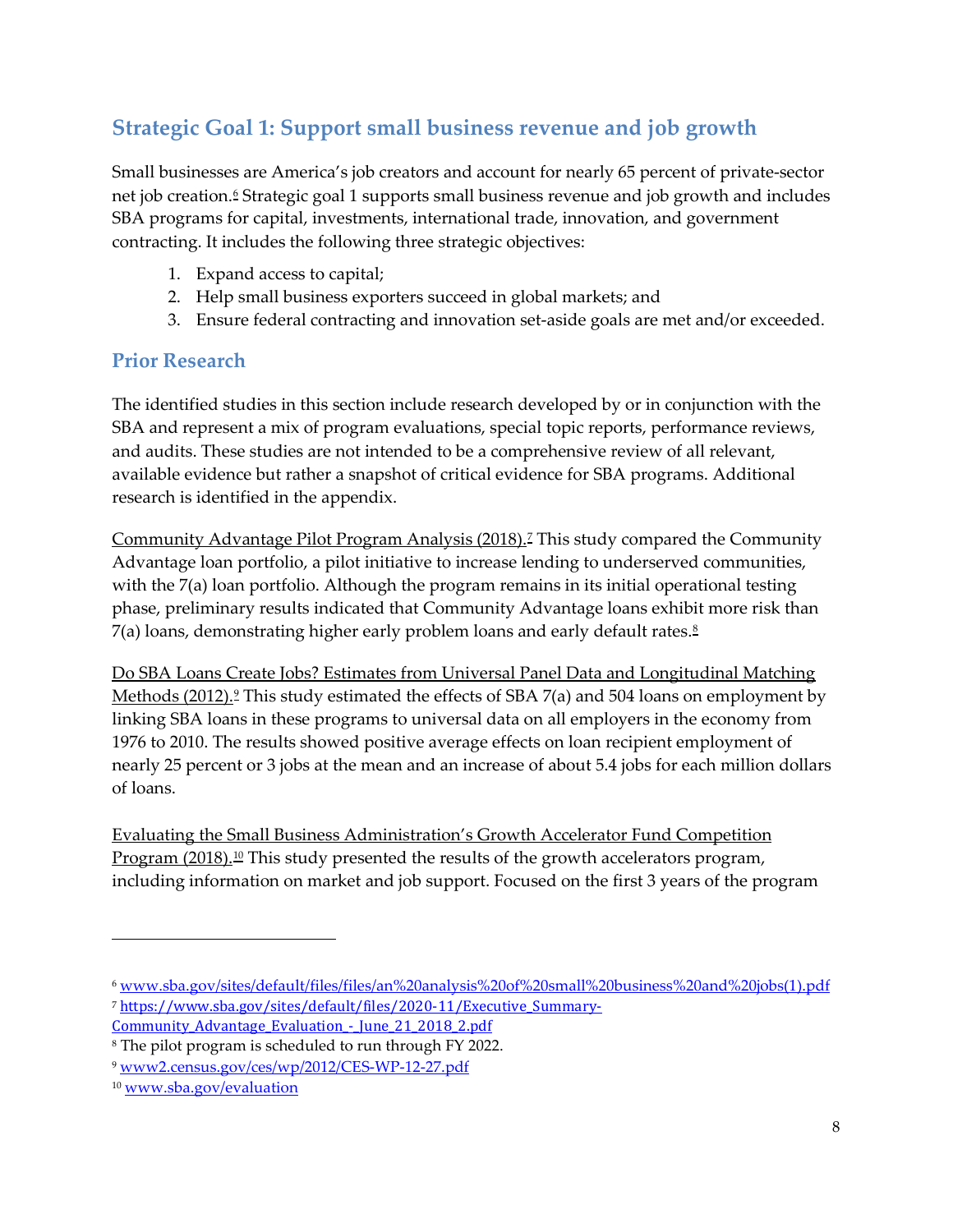(2014-2016), the evaluation showcased how accelerators attempt to fill market gaps across the country and what impacts they have had on communities not typically represented by accelerators.

Evaluation of the Small Business Procurement Goals (2014).<sup>11</sup> This study assessed the Federal Government's small business procurement goals and found that over 80 percent of federal procurement is concentrated in four sectors: Construction; Professional, Scientific, and Technical Services; Administrative and Support, Waste Management and Remediation Services; and Manufacturing. Additionally, the assessment found that the underutilization of small businesses is present in the relatively low levels of dollars awarded to small business contractors rather than the total number of contracts awarded.

[Finance and Growth at the Firm Level: Evidence from SBA Loans \(2016\).](https://poseidon01.ssrn.com/delivery.php?ID=756021072024123100124083089010018069015032009051054004022004113025031119094097066078007052003023030014055090125105102089068115056022088032093120081121087065070064083035083088093081101000072085088099022072084091126111121092066031086018079065105126&EXT=pdf)<sup>12</sup> By linking datasets for SBA loans and lenders to all employers, the study estimated the effects of financial access on employment growth. The results showed an increase of 3 to 3.5 jobs for each million dollars of loans, suggesting real effects of credit constraints. The estimated impacts are stronger for younger and larger firms and when local credit conditions are weak.

Small Business Administration: Actions Needed to Improve Confidence in Small Business Procurement Scorecard (2018).<sup>[13](#page-9-2)</sup> This audit examined the SBA's progress in the implementation of its revised small business procurement scorecard. A comprehensive evaluation to assess the effects of the changes to the scorecard methodology and the establishment of a process for disseminating scorecard-related information were recommended.

Small Business Administration and Job Creation (2019).<sup>14</sup> This study examined economic research on net job creation and examined the arguments for providing federal assistance to small businesses. The research suggested that business startups play an important role in job creation, but net job creation varies by firm size. Additionally, startups may have a more limited effect on net job creation over time because fewer than half of all startups are still in business after 5 years.

The Impact of SBA Lending Activity on Micropolitan Statistical Areas in the U.S. Southeast  $(2017)$ <sup>[15](#page-9-4)</sup> This study evaluated the impact of guaranteed loans on economic activity across 153 micropolitan statistical areas in 12 southeastern states between 1990 and 2015. The results of the analysis demonstrated that SBA-backed loans have a positive and significant effect on economic

<span id="page-9-0"></span><sup>11</sup> [www.sba.gov/sites/default/files/files/rs423tot.pdf](http://www.sba.gov/sites/default/files/files/rs423tot.pdf)

<span id="page-9-1"></span><sup>&</sup>lt;sup>12</sup> [papers.ssrn.com/sol3/papers.cfm?abstract\\_id=2641184](https://papers.ssrn.com/sol3/papers.cfm?abstract_id=2641184)

<span id="page-9-2"></span><sup>13</sup> [www.gao.gov/assets/700/694777.pdf](http://www.gao.gov/assets/700/694777.pdf)

<span id="page-9-3"></span><sup>14</sup> [fas.org/sgp/crs/misc/R41523.pdf](https://fas.org/sgp/crs/misc/R41523.pdf)

<span id="page-9-4"></span><sup>15</sup> [papers.ssrn.com/sol3/papers.cfm?abstract\\_id=3043408](https://papers.ssrn.com/sol3/papers.cfm?abstract_id=3043408)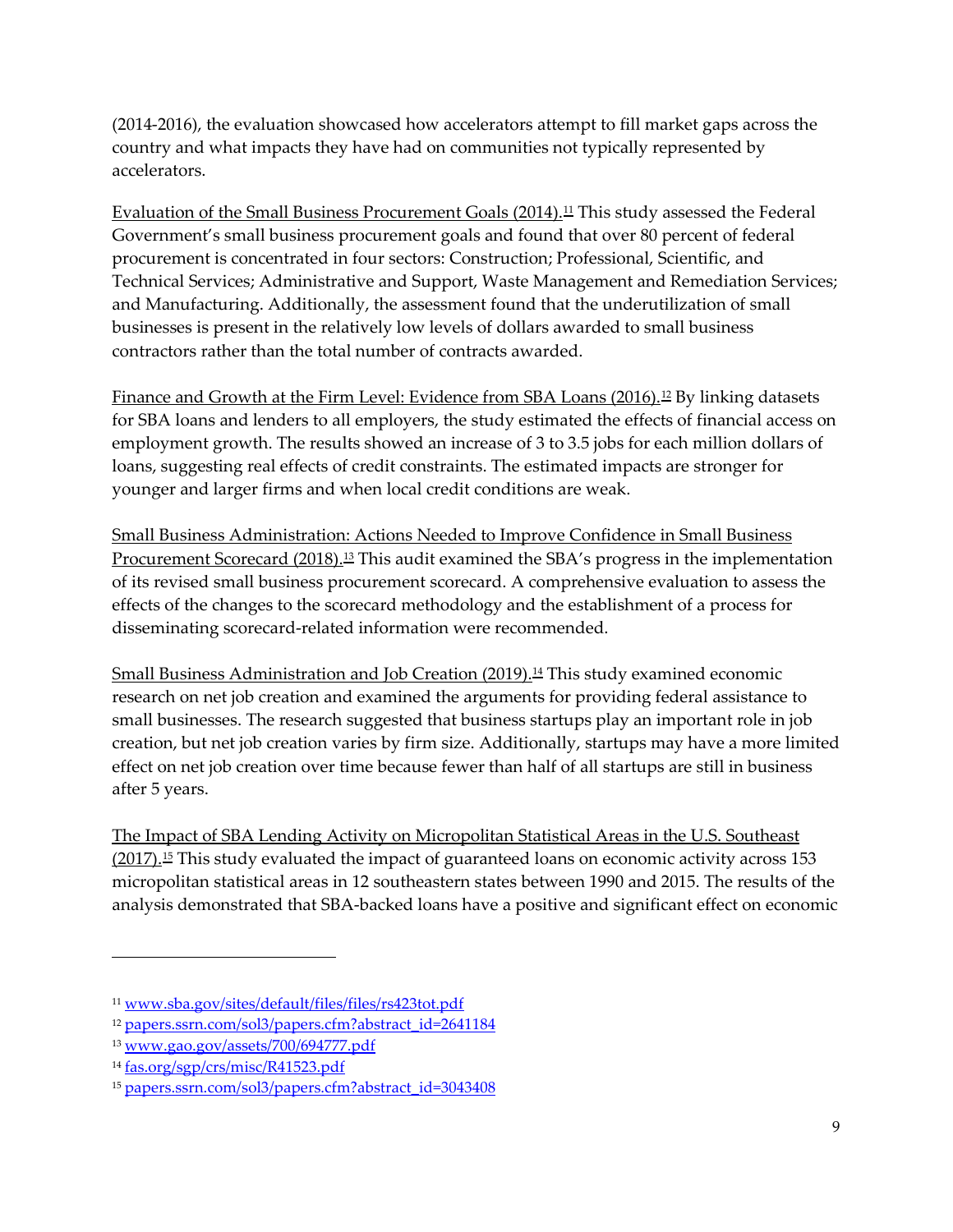output and employment growth. Additionally, SBA guaranteed lending influenced sector composition and demographic factors.

U.S. Small Business Administration Loans and U.S. State-level Employment (2019).<sup>[16](#page-10-0)</sup> This study examined the relationship between the SBA's 7(a) and 504 lending programs and state-level employment from the early 1990s to 2013 using quarterly U.S. state-level data. The results showed a positive statistical relationship between the growth in SBA lending per capita and the change in the state's civilian employment rates. These findings support the idea that SBA lending programs may help foster better economic development and employment.

## **What We Learned in FY 2020**

The **Small Business Investment Companies (SBIC)** Program seeks to stimulate and supplement the flow of private equity capital and long-term loan funds to small businesses that need it for the sound financing of their business operations and for their growth, expansion, and modernization when such capital is not available in adequate supply. Rural businesses, however, may not be able to access this capital in the same way that urban businesses do. This evaluability assessment and market analysis sought to clarify if adequate data exist or can be feasibly collected to support a more in-depth evaluation on the unique capital needs of small businesses in differing geographic locations like rural areas. This study reviewed a variety of data sources for coverage, quality, recency, and geographic granularity. It determined that available data could support evaluations of market coverage; however, it would be difficult to understand demand for the SBIC program at the granularity required using existing datasets.<sup>[17](#page-10-1)</sup>

The **Surety Bond Guarantee** (SBG) program guarantees bid, payment, and performance bonds for small and emerging businesses that cannot obtain traditional commercial surety bonds. For FY 2018, the SBA reduced the fees to participate in the program, which are used to cover losses from defaults, as an experiment to understand how this change would affect program use, the number and value of bonds guaranteed, the characteristics of businesses in the portfolio, risks associated with guaranteeing bonds, and surety firms and agents' perceived value of fee reductions to expand clientele and value of approved bonds.

The evaluation employed interrupted time series modeling (using administrative data) to determine whether the fee reductions influenced the number of bonds guaranteed and the total contract values of the guaranteed bonds. Additionally, a survey of surety firms and agents examined their perceptions of the fee reductions and the associated value. The study found that the fee reduction did not increase the number or value of SBG bonds and did not materially alter the characteristics of small businesses in the portfolio. While the study period was not long

<span id="page-10-0"></span><sup>16</sup> [link.springer.com/article/10.1007/s12197-019-09495-3](https://link.springer.com/article/10.1007/s12197-019-09495-3)

<span id="page-10-1"></span><sup>17</sup> <https://www.sba.gov/sites/default/files/2020-11/SBIC%20Rural%20Investments.pdf>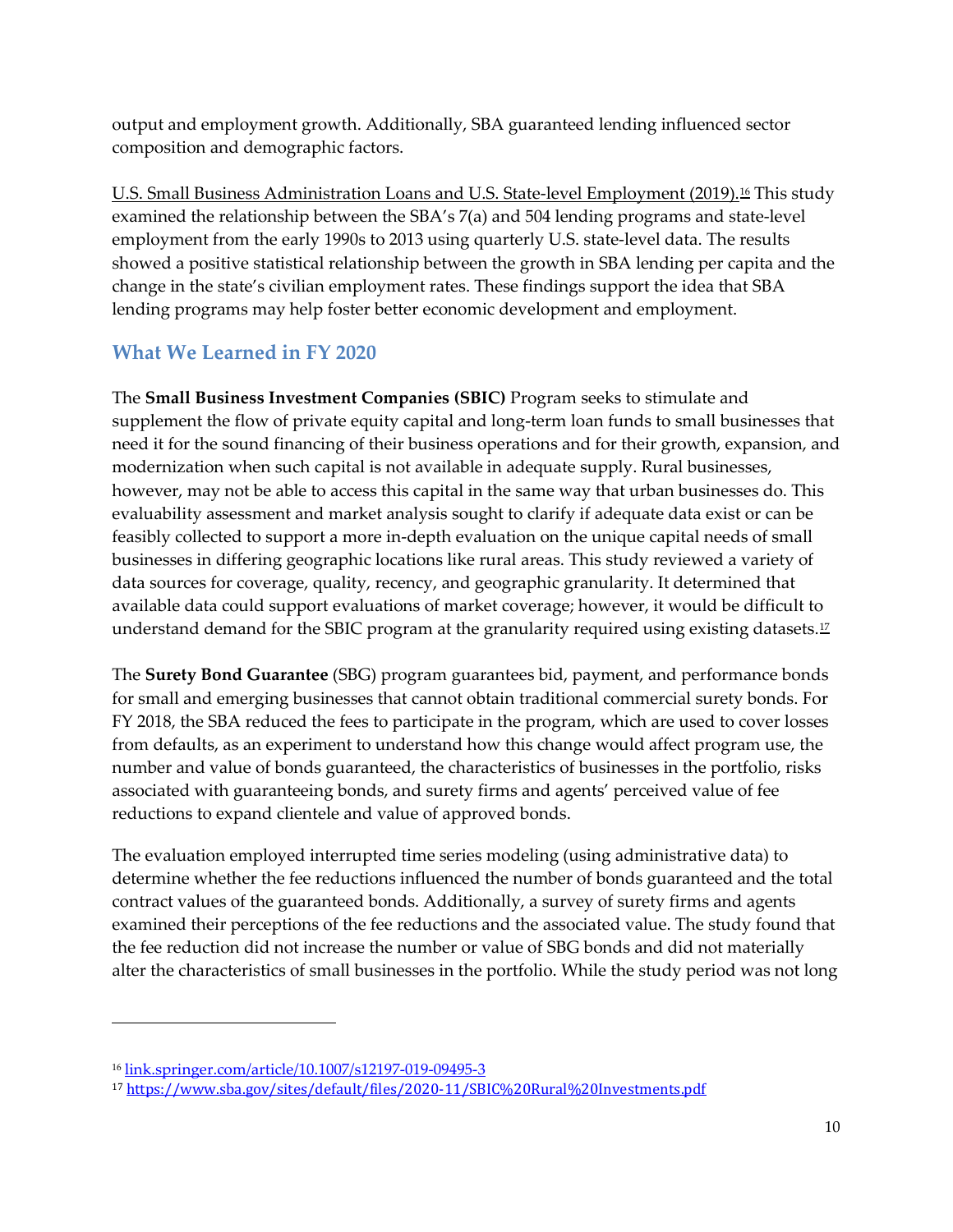enough to fully explore the risk of default associated with the fee reduction, initial data did not find an increased risk. The survey of surety firms and agents clarified that the fee is not the primary factor for considering when to provide a bond, so a reduction in the fee may not result in increased bonding. However, surety firms and agents that constitute a larger proportion of SBA's SBG portfolio were more likely to agree that the lower fee structure would result in additional bonding. [18](#page-11-0)

## **Key Research and Evaluation Questions**

Long-term questions:

- 1. How does technical assistance impact loan performance?\*
- 2. How do small businesses use external capital to grow and leverage additional capital?\*
- 3. What methods promote SBA lending and build lender capacity?\*
- 4. What impact does lending have on long-term job creation, revenue growth, and export sales?\*
- 5. How can the SBA best support small business growth in markets in socially and economically disadvantaged communities?\*
- 6. What changes should be made to the SBIC Program to maintain or improve its relevance in the context of modern capital formation, private capital markets, and a mature private equity industry?\*
- 7. What factors most influence the Federal Government's ability to reach its small business contracting goals?\*
- 8. How can the SBA increase the use of its Surety Bond Guarantee Program while minimizing risk?

Short-term questions:

- 1. What regulatory, policy, or process improvements could be made to help strengthen the SBA's oversight and risk management of its programs?
- 2. How can the SBA continue to further build state and territory government export capacity?\*
- 3. Should the SBA vary its export assistance by market segment?
- 4. How can the SBA improve its ability to manage and mitigate credit, lender, and third-party risk?
- 5. What is the best way to ensure that only qualified small businesses that would be unable to access capital on reasonable terms through conventional means receive SBA guaranteed loans?\*

<span id="page-11-0"></span><sup>&</sup>lt;sup>18</sup> https://www.sba.gov/sites/default/files/2020-11/SBA SBG Fee Evaluation Final Report %2844f2eca0-[121b-4675-ae61-946e30309485%29-508.pdf](https://www.sba.gov/sites/default/files/2020-11/SBA%20SBG%20Fee%20Evaluation_Final%20Report%20%2844f2eca0-121b-4675-ae61-946e30309485%29-508.pdf)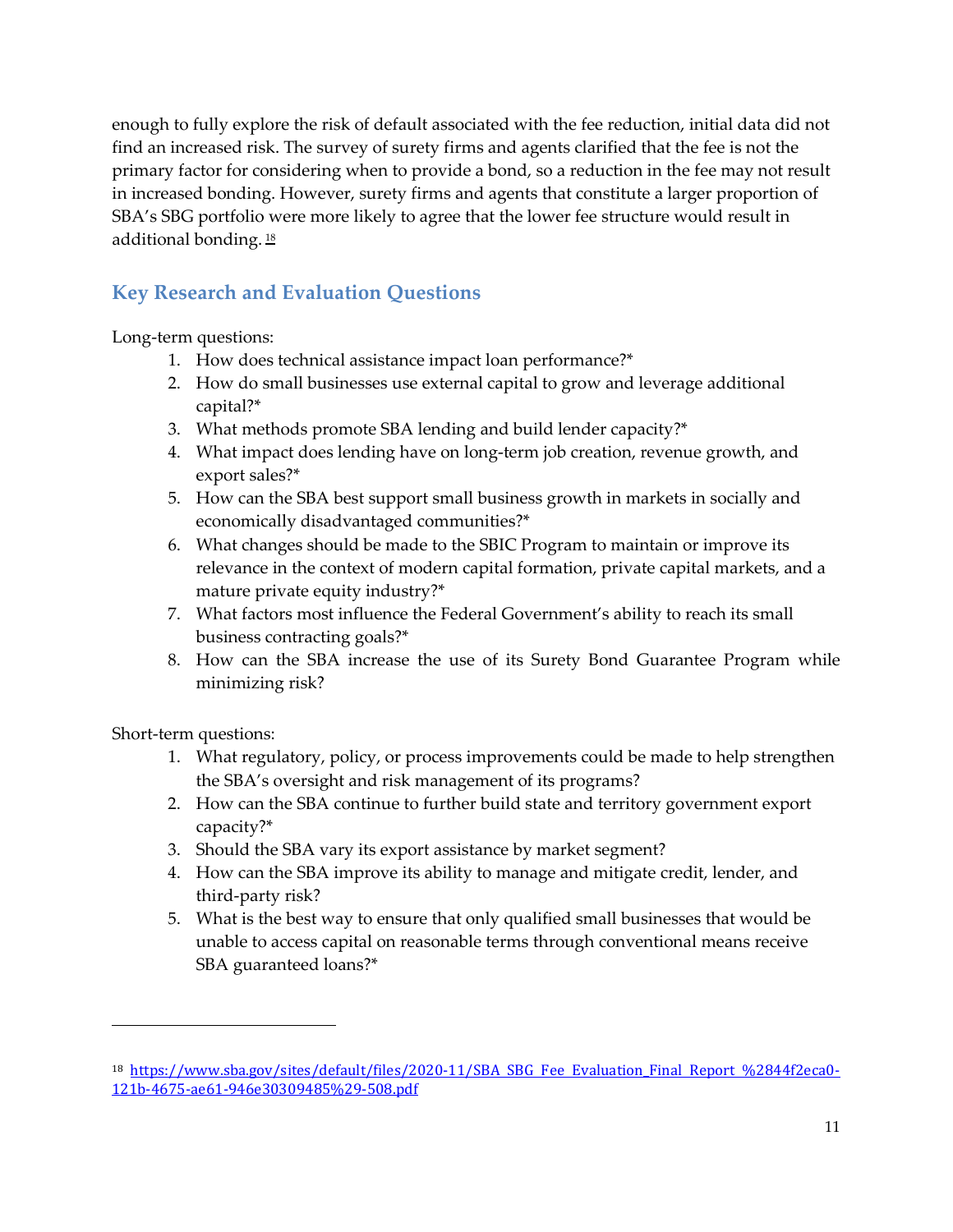6. How satisfied are small business borrowers or other recipients of the SBA's capital access products?

#### **FY 2021 and FY 2022 Planned Evidence Building Activities**

The SBA began conducting a joint statistical project with the U.S. Bureau of the Census on its **7(a) Loan and 504 Loan** Programs. This agreement provides researchers with access to the SBA's loan data at the Census to better understand the outcomes and impact of the loan programs on employment and business revenue. The agreement also makes the data available for approved projects to researchers through the Federal Statistical Research Data Centers.

The **State Trade Expansion Program** (STEP) is a trade and export initiative to make grants for states to assist eligible small businesses to enter and succeed in the international marketplace. The program helps increase the number of small businesses that export and the value of exports for those small businesses currently exporting. This evaluation, which began in FY 2020, will provide the SBA with an understanding of which STEP activities contribute to or are associated with improved outcomes.

This evaluation builds evidence on the following ELA question:

• How can the SBA continue to further build state and territory government export capacity?

The primary questions for this evaluation include:

- Are STEP grantees increasing the value of small business exports, reaching new clients, and producing new exporters?
- Which STEP activities contribute most to client outcomes (e.g., increase in new-toexporting small businesses and an increase in the value of export sales)?
- What are best practices for STEP grantees that improve client outcomes?

This evaluation includes a quantitative analysis of STEP grantee outcomes (e.g. export sales, new export markets entered using information from grant applications, grantee progress reports, grantee client reports, and public data on grantees from USASpending.gov. The evaluation also includes a qualitative analysis, using stakeholder interviews and focus groups to explain best practices and activities that contribute to client outcomes.

In FY 2021, the SBA will evaluate its **Microloan** Program, which integrates technical assistance and training with microlevel financing to women, low-income individuals, minority entrepreneurs, and other small businesses. This evaluation seeks to provide a better understanding of the program outcomes and how technical assistance may affect these outcomes.

This evaluation builds evidence on the following ELA questions:

• How does technical assistance impact loan performance?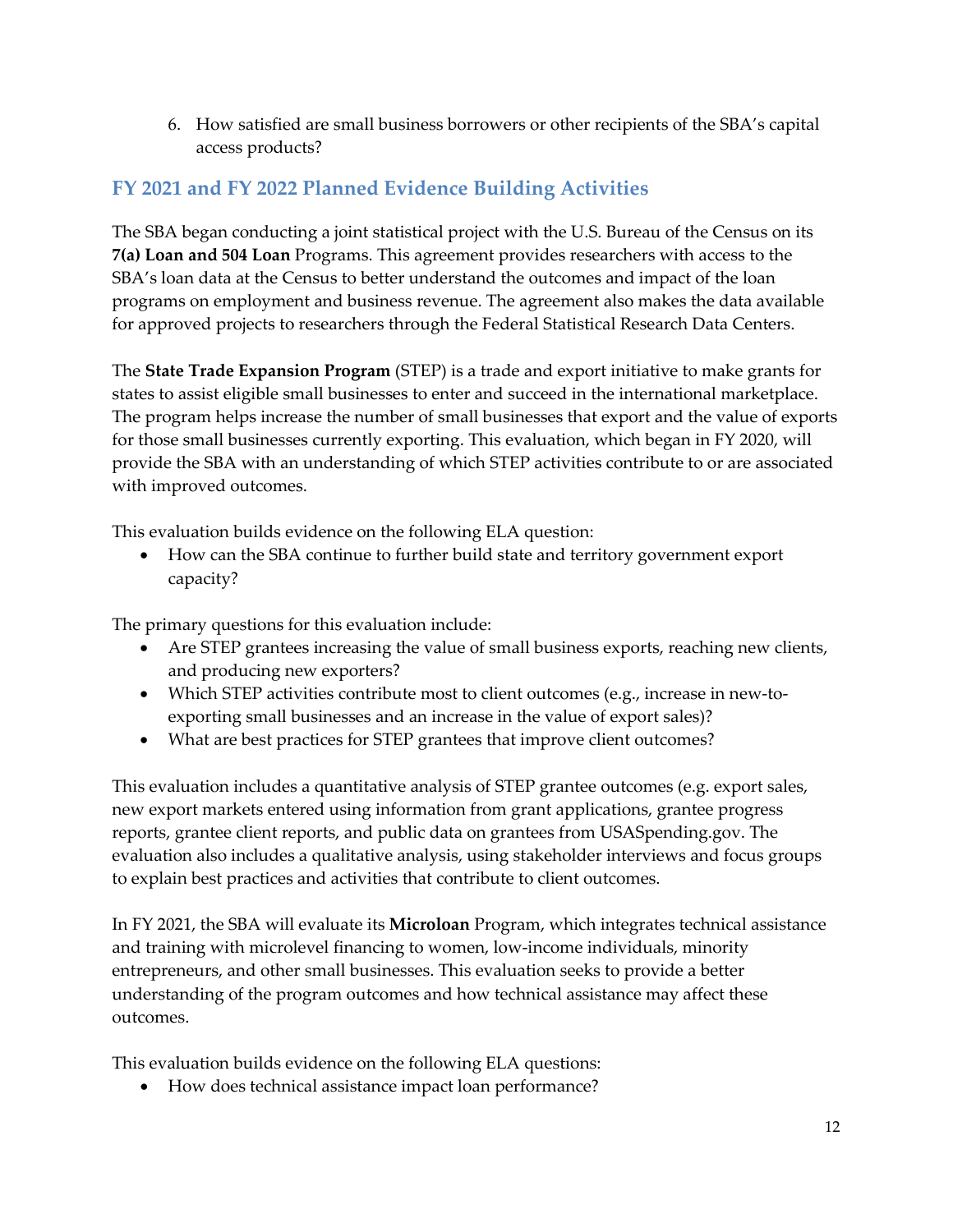• How can the SBA best support small business growth in markets in socially and economically disadvantaged communities?

The primary questions for this evaluation include:

- What are the job creation/retention and revenue outcomes of Microloan Program borrowers?
- How do job creation/retention and revenue outcomes vary by business characteristic?
- What types, frequency, duration, intensity, and delivery modes of technical assistance are being provided to Microloan Program borrowers?
- How does the type, frequency, duration, intensity, and delivery mode of technical assistance affect Microloan borrower job creation and retention outcomes?

This evaluation will assess performance outcomes (e.g. number of employees, revenue, business survival, new business formation) for borrowers' businesses. Data sources include SBA administrative data, InfoGroup's US Historical Business Data, surveys administered to businesses and intermediaries, and semi-structured interviews with businesses and intermediaries.

In FY 2021, the SBA will investigate the effectiveness of the revised **Small Business Procurement** scorecard in promoting small business procurement opportunities and on federal agency small business contracting goal achievement. The small business procurement scorecard is designed to influence agency behavior to achieve these outcomes.

This evaluation builds evidence on the following ELA question:

• What factors most influence the Federal Government's ability to reach its small business contracting goals?

The primary questions of this evaluation will be:

- How does the small business procurement scorecard affect progress toward a federal agency's achievement of their small business contracting goals?
- How does the small business procurement scorecard and associated processes affect contracting opportunities available to small businesses?
- What factors or processes that the SBA uses to develop the goals and scorecard most influence progress toward goal achievement (e.g., negotiation of the goals, the public reporting of the scorecard, scorecard calculation methodology, etc.)?

This analysis will include a qualitative component, using semi-structured interviews with SBA leadership, federal procurement officials, and small business advocacy organizations to understand how the Procurement Scorecard affects agency behavior, and what aspects of the scorecard and grading process most affect federal agencies. This evaluation also includes a quantitative analysis of federal agencies' contracting activities with small businesses (e.g. spending on contracts with small businesses, agency engagement with small businesses) before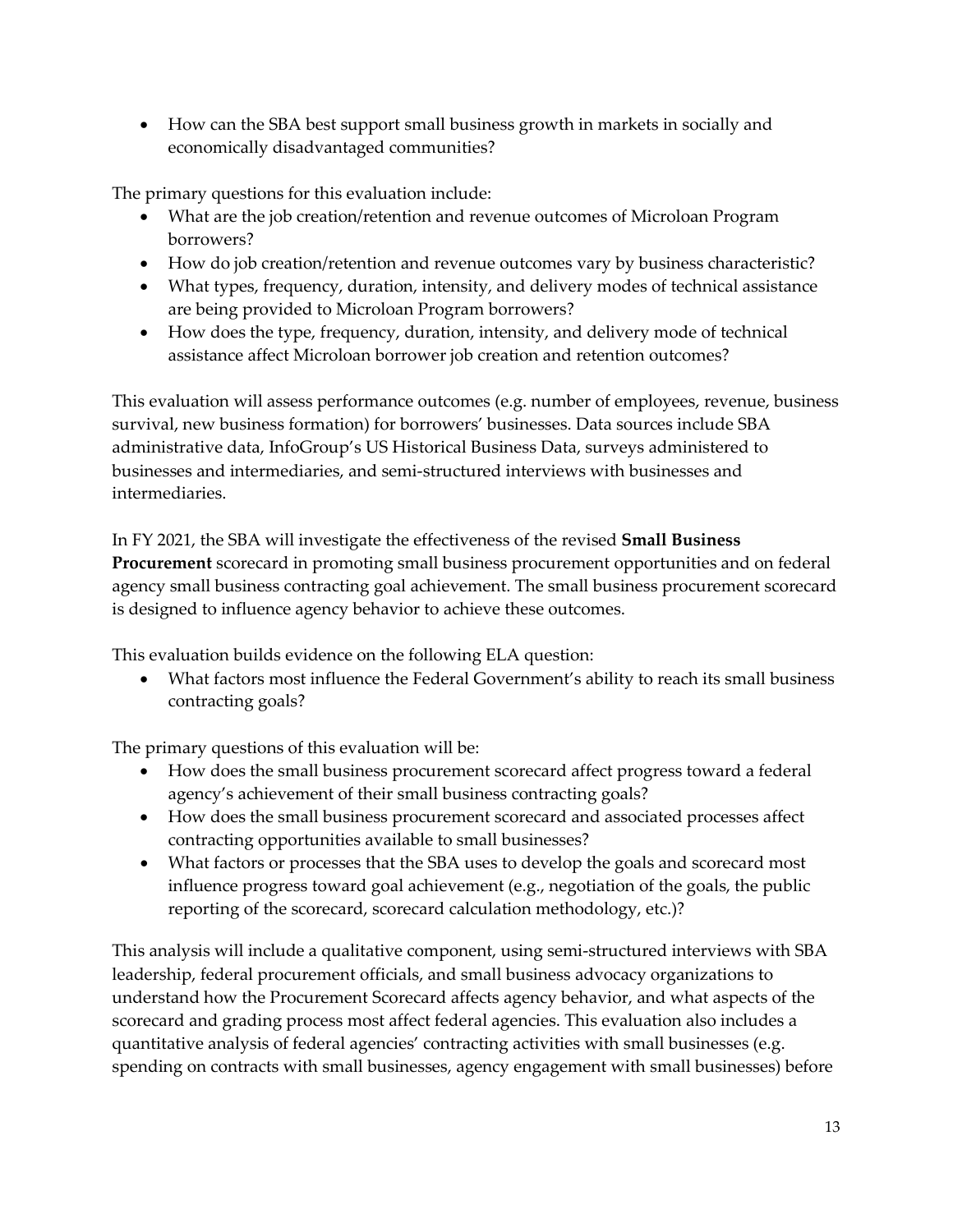and after a scorecard methodology change occurred in 2017. Data sources for this analysis include SBA's Small Business Goaling Report, SBA's Summary Subcontracting Report, and the System for Award Management (SAM) and Federal Procurement Data System-Next Generation databases.

In FY 2022, the SBA will complete an evaluation of its annual surveillance reviews for small business contracting. The SBA works annually with federal agencies to determine their share of contracts for small businesses to meet the 23% Federal Government set-aside goal. To support **Small Business Procurement Set-Aside**, the SBA conducts annual surveillance reviews to determine if agencies have been providing maximum practicable opportunity for small business participation. The SBA would like to understand the effectiveness of these reviews and the extent which they help agencies achieve their small business contracting goals.

This evaluation builds evidence on the following ELA question:

• What factors most influence the Federal Government's ability to reach its small business contracting goals?

The primary questions of this evaluation will be:

- How does the government contracting surveillance review process serve as a tool to help agencies meet their small business contracting goals (including socio-economic subgoals)?
- Do SBA surveillance reviews influence federal agency buying activity use of small business programs?

This mixed-methods evaluation will include a quantitative analysis of outcomes for contracting activities that have undergone surveillance reviews, and a qualitative analysis of potential programmatic improvements. The quantitative outcomes analysis will utilize administrative data including surveillance review records and federal contracting data from SAM and Federal Procurement Data System-Next Generation databases. For the qualitative analysis, the SBA will collect primary data through interviews or surveys of SBA Procurement Center Representatives and procurement officials at other federal agencies.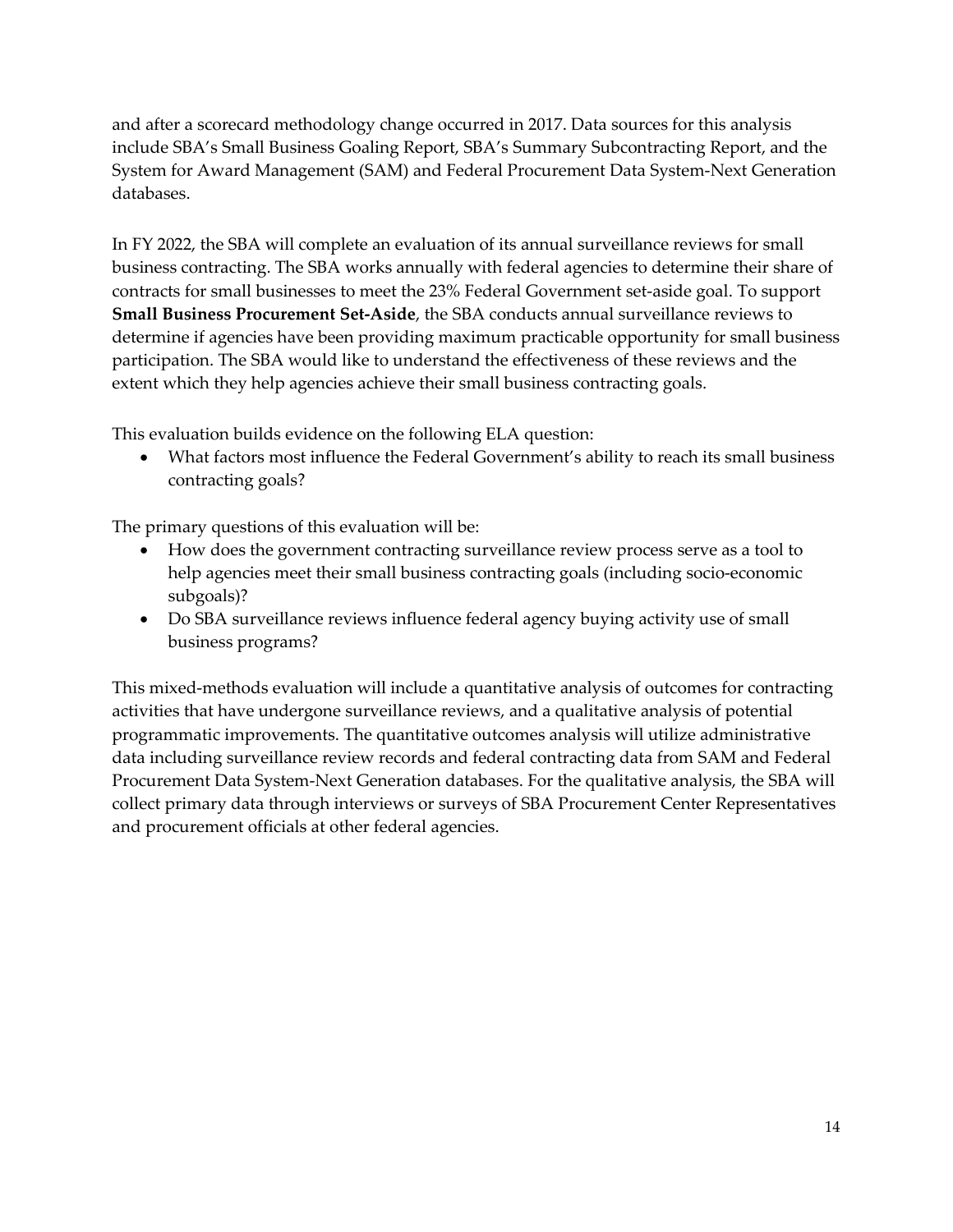# <span id="page-15-0"></span>**Strategic Goal 2: Build healthy entrepreneurial ecosystems and create business friendly environments**

Businesses thrive in healthy environments where there is proximity to other businesses and support for growth. Entrepreneurs often need advice and technical assistance to get their businesses started, and minority, veteran, and women entrepreneurs often face greater hurdles as they may not have access to services that are available in the private sector. Strategic goal 2 focuses on the SBA's efforts to build a healthy entrepreneurial ecosystem and create businessfriendly environments. SBA programs that support this strategic goal include small business training, counseling, and technical assistance and regulatory fairness, advocacy, and research. It includes the following three strategic objectives:

- 1. Develop small businesses through technical assistance;
- 2. Build healthy entrepreneurial ecosystems; and
- 3. Create a small business friendly environment.

#### **Prior Research**

The SBA and other organizations have conducted evaluations on some Agency programs for this strategic goal. Evaluations have provided evidence that business technical assistance, counseling, and training contribute to better outcomes for small businesses. The identified studies provide a mix of program evaluations and performance reviews that use a variety of research methods to build evidence. The studies are not intended to be a comprehensive review of all relevant, available evidence but rather a snapshot of some of the evidence directly related to SBA programs. Additional research is identified in the appendix.

Boots to Business: An Early View of an SBA Entrepreneurship Outreach Program (2017).<sup>[19](#page-15-1)</sup> Boots to Business is an entrepreneurship program tailored to military service members and their families. In addition to providing a descriptive overview of the program, it was compared to and contrasted with other counseling and training programs, revealing the education versus counseling focus.

Formative Evaluation of the Boots to Business Program (2018). This evaluation consisted of interviews with key stakeholders, a rating of current course quality assessment surveys, a guided discussion, and an environmental scan to complete the analysis. Among the findings,

<span id="page-15-1"></span><sup>19</sup> [www.sbij.org/index.php/SBIJ/article/view/273](http://www.sbij.org/index.php/SBIJ/article/view/273)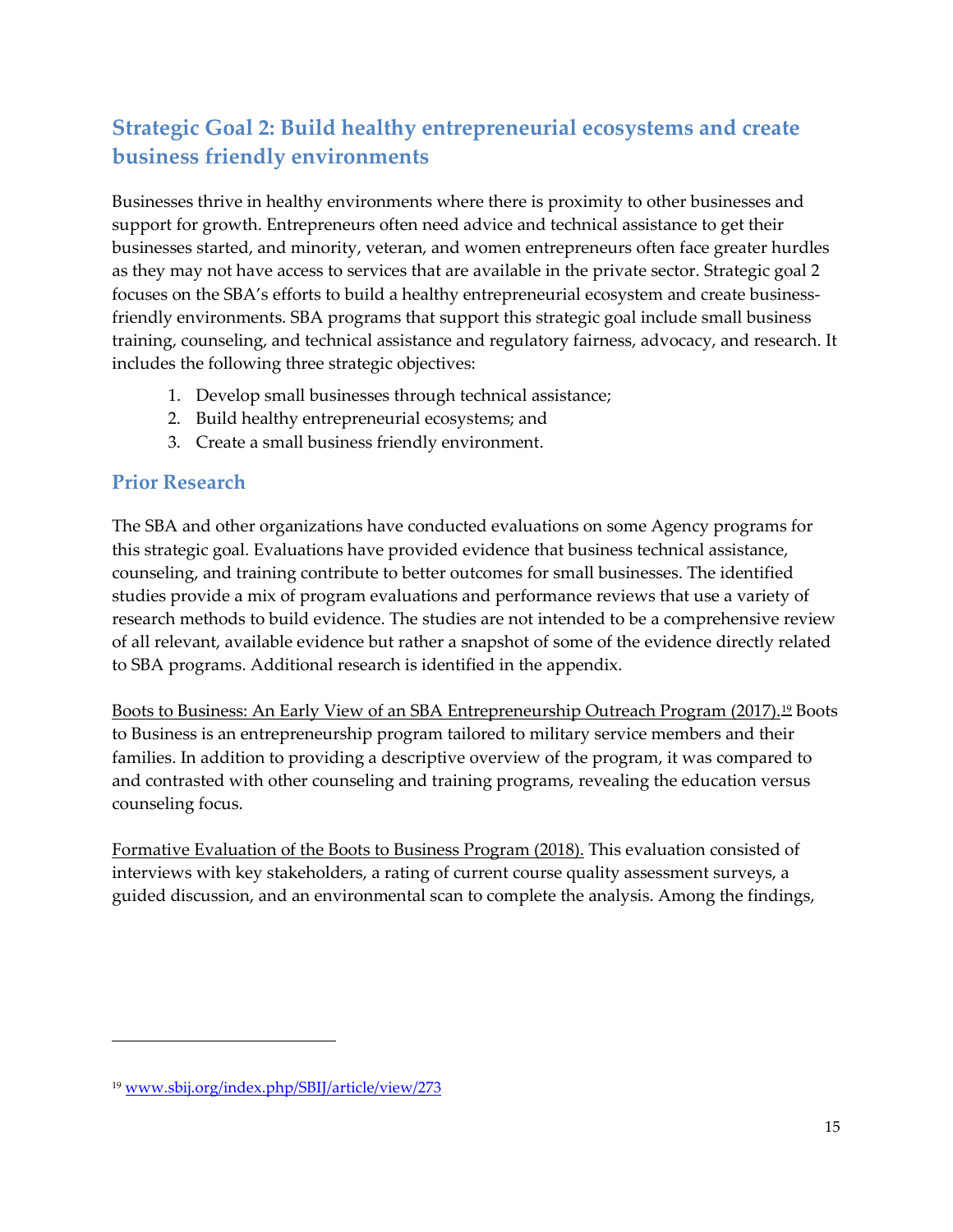stakeholder engagement, outreach, and social support networks influenced program recruitment, retention, and satisfaction.[20](#page-16-0)

HUBZone Program Evaluation (2018).<sup>[21](#page-16-1)</sup> The research examined factors related to the Federal Government's goal of obligating 3 percent of eligible prime contracts to Historically Underutilized Business Zone (HUBZone) small business. Among the findings, the results indicated that targeted marketing and outreach, matchmaking between prime and subcontractors, and small businesses with multiple socioeconomic designations contributed to federal agencies achieving the 3-percent goal. In contrast, the ability for businesses to maintain the 35-percent employee residence requirement for HUBZone certification posed a barrier to the goal.

Income and Net Worth of Veteran Business Owners over the Business Cycle, 2007–2013 (2015).<sup>[22](#page-16-2)</sup> This evaluation found that even though the recovery from the Great Recession has been slow for veteran households with small businesses, these households have fared somewhat better than veteran households without small businesses. Of note, the analysis found veteran small business households' net worth was higher than other veteran households but similar to nonveteran small business households from 2007 to 2013.

Statistics on the Small Business Administration's Scale-Up America Program (2019).[23](#page-16-3) This study sought to quantify the difference in performance of "treated" (program participant) and "non-treated" (non-participant) firms in the SBA's Scale-Up initiative, which took place in 2015 and 2016, using data from the SBA combined with administrative data housed at the Census Bureau. The results showed that after controlling for available observable characteristics, a positive correlation existed between participation in the Scale-Up initiative and firm growth. However, the study did not find a statistically significant relationship between participation in Scale-Up and firm survival once other business characteristics were controlled.

## **What We Learned in FY 2020**

SBA's customer-facing arm, the **Office of Field Operations** (OFO) oversees the Agency's customer experience improvement efforts. In May 2019, the OFO launched the Customer

<span id="page-16-0"></span><sup>20</sup>[https://www.sba.gov/sites/default/files/2020-](https://www.sba.gov/sites/default/files/2020-11/B2B%20_FINAL_REPORT_Fully%20Edited%20SBA%20November%20%2002%2012%202019%20508%20%20final.pdf)

[<sup>11/</sup>B2B%20\\_FINAL\\_REPORT\\_Fully%20Edited%20SBA%20November%20%2002%2012%202019%20508%](https://www.sba.gov/sites/default/files/2020-11/B2B%20_FINAL_REPORT_Fully%20Edited%20SBA%20November%20%2002%2012%202019%20508%20%20final.pdf) [20%20final.pdf](https://www.sba.gov/sites/default/files/2020-11/B2B%20_FINAL_REPORT_Fully%20Edited%20SBA%20November%20%2002%2012%202019%20508%20%20final.pdf)

<span id="page-16-1"></span><sup>21</sup> [https://www.sba.gov/sites/default/files/2020-](https://www.sba.gov/sites/default/files/2020-11/HUBZone%20Program%20Evaluation%20Final%20Repor.pdf)

[<sup>11/</sup>HUBZone%20Program%20Evaluation%20Final%20Repor.pdf](https://www.sba.gov/sites/default/files/2020-11/HUBZone%20Program%20Evaluation%20Final%20Repor.pdf)

<span id="page-16-2"></span><sup>22</sup> [www.sba.gov/sites/default/files/rs430tot-Income-and-net-worth-of-veteran-business-owners-2007-](http://www.sba.gov/sites/default/files/rs430tot-Income-and-net-worth-of-veteran-business-owners-2007-2013_0.pdf) [2013\\_0.pdf](http://www.sba.gov/sites/default/files/rs430tot-Income-and-net-worth-of-veteran-business-owners-2007-2013_0.pdf)

<span id="page-16-3"></span><sup>23</sup> [www2.census.gov/ces/wp/2019/CES-WP-19-11.pdf](https://www2.census.gov/ces/wp/2019/CES-WP-19-11.pdf)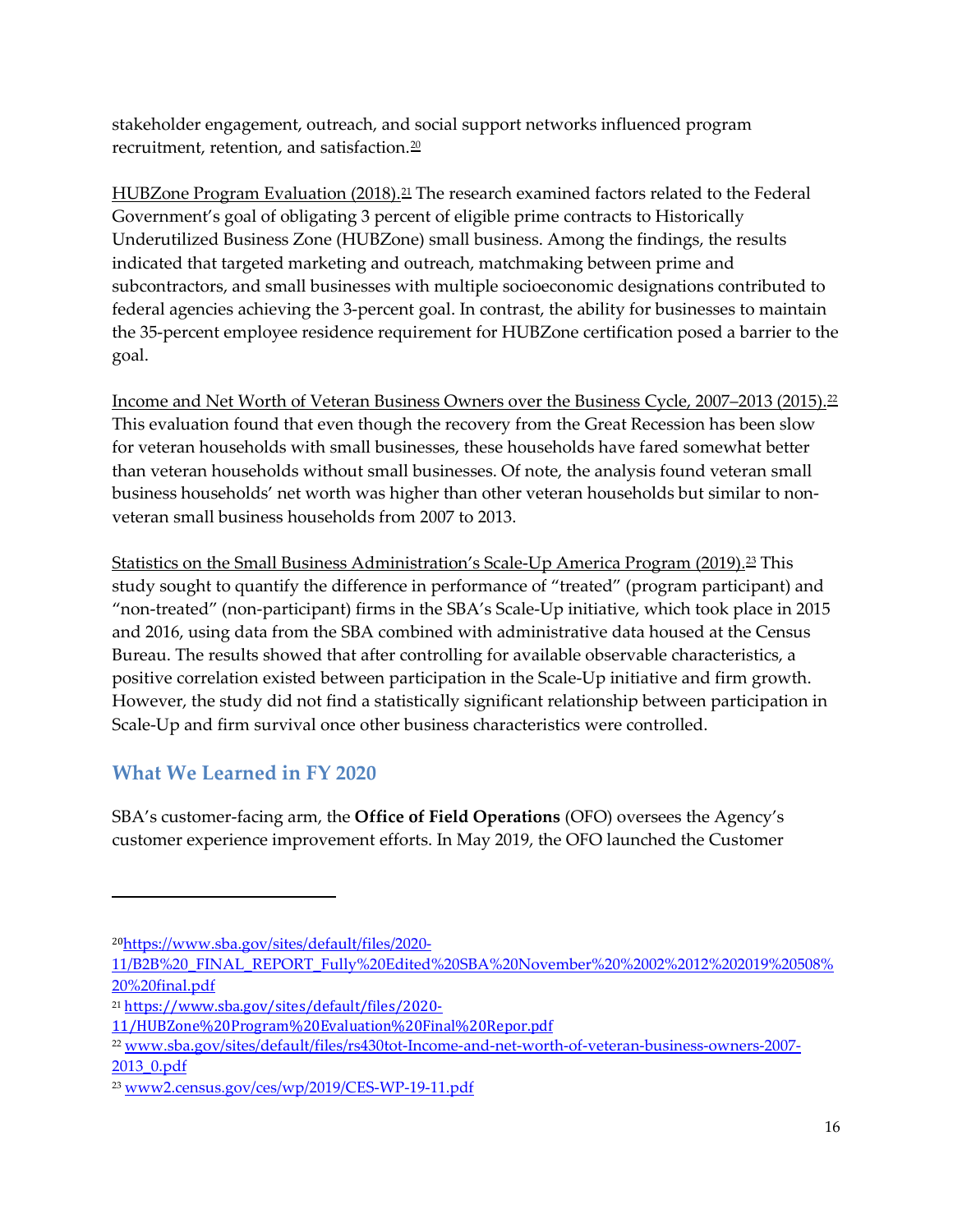Experience (CX) survey to measure CX in SBA's 68 district offices. The survey measures CX across seven domains: satisfaction, confidence/trust, effectiveness/quality, ease/simplicity, efficiency/speed, equity/transparency, and employee helpfulness. The OFO CX Data Evaluation was initiated to provide SBA with insights into its existing CX survey results, determine if CX results can be better understood through other SBA data sources, and identify opportunities for improvement.

The formative evaluation used a mixed-method design, analyzing CX survey data and interviewing district leaders, select SBA employees, and customers interacting with SBA district offices for funding and 8(a) assistance. The evaluation identified several barriers and challenges that prevent optimal customer experiences including cumbersome processes, gaps in communication, and the need to grow institutional knowledge while building knowledge consistency. Opportunities to enhance CX include streamlining access to information; improving communication between headquarters and field offices; improving communication between program staff, field office staff, and customers; developing a method for tracking customer across SBA interactions; and continuously sharing CX data with district leaders.

SBA's **Mentor-Protégé Program** is designed to help small businesses (protégés) learn from experienced government contractors (mentors). The purpose of this evaluation was to assess why firms decided to withdraw their applications or voluntarily terminate their participation in the program. This evaluation investigated the factors that impacted the firms' decision to discontinue its involvement with the program and collected information on the types of improvements the SBA might consider in order to enhance the experience of program participants. Among the findings, the results indicated that the main drivers for withdrawal or voluntary program terminations centered on the benefits each party expected to gain from the partnership and the quality of the mentor-protégé relationship.[24](#page-17-0)

## **Key Research and Evaluation Questions**

Long-term questions:

- 1. What are the small business outcomes and impacts of receiving training, counseling, and technical assistance, and how do they vary by market segment?\*
- 2. How does technical assistance impact small business federal contracting outcomes?
- 3. How can the SBA best prepare small businesses to compete in developed markets?\*
- 4. How do small businesses leverage multiple SBA services?

<span id="page-17-0"></span><sup>24</sup> [https://www.sba.gov/sites/default/files/2020-11/ASMPP%20Final%20Report%20-](https://www.sba.gov/sites/default/files/2020-11/ASMPP%20Final%20Report%20-%209.24.20%20Updated%2010.26.20.pdf) [%209.24.20%20Updated%2010.26.20.pdf](https://www.sba.gov/sites/default/files/2020-11/ASMPP%20Final%20Report%20-%209.24.20%20Updated%2010.26.20.pdf)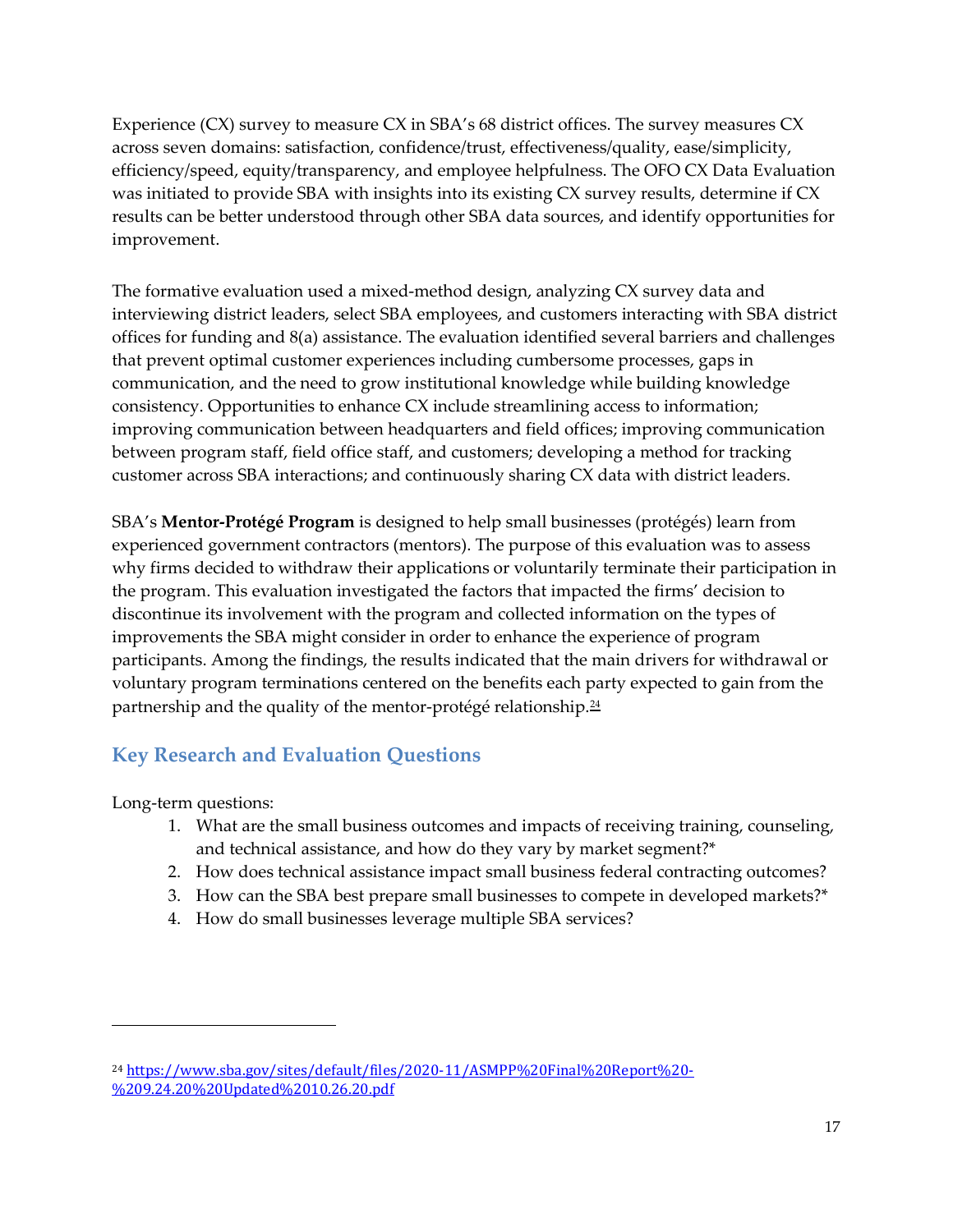5. How does the SBA impact regulatory enforcement actions taken against small businesses by federal regulators, and how does intervention by the SBA affect small business outcomes?\*

Short-term questions:

- 1. What are the best ways to reduce fraud and abuse of small business certification programs?
- 2. How satisfied are entrepreneurs with the SBA's entrepreneurial and business development services?

#### **FY 2021 and FY 2022 Planned Evidence Building Activities**

The **HUBZone** program fuels the growth of small businesses in historically underutilized business zones by providing certification for preferential access to federal contracts. The Federal Government has a goal to award at least three percent of all federal contracting dollars to HUBZone-certified small businesses each year. In 2017, the HUBZone program launched an early engagement initiative to further its efforts to help small businesses gain preferential access to federal procurement opportunities. In FY 2022, the SBA will conduct an evaluation to assess the outcomes of businesses referred through the early engagement initiative and identify the procurement readiness selection criteria that predict contract awards.

This evaluation builds evidence on the following ELA question:

- What are the small business outcomes and impacts of receiving training, counseling, and technical assistance, and how do they vary by market segment?
- How does technical assistance impact small business federal contracting outcomes?

The primary questions of this evaluation will be:

- Do firms that receive HUBZone certification through the early engagement initiative have better outcomes (e.g., quicker application processing, reduced rates of application declines, greater procurement readiness and potential for more federal awards, greater long-term program compliance and continued HUBZone certification) than those firms certified through the standard process?
- What procurement readiness selection criteria predict contract award?

This impact and formative evaluation will be a retrospective quasi-experimental study. It will consist of a quantitative analysis using administrative outcomes data, and a qualitative component to understand readiness criteria selection. The SBA will use administrative records for firms referred through the early engagement initiative. Contract award data will be gathered through SAM and Federal Procurement Data System-Next Generation databases. The SBA will collect qualitative data from SBA program managers and other HUBZone early engagement partners.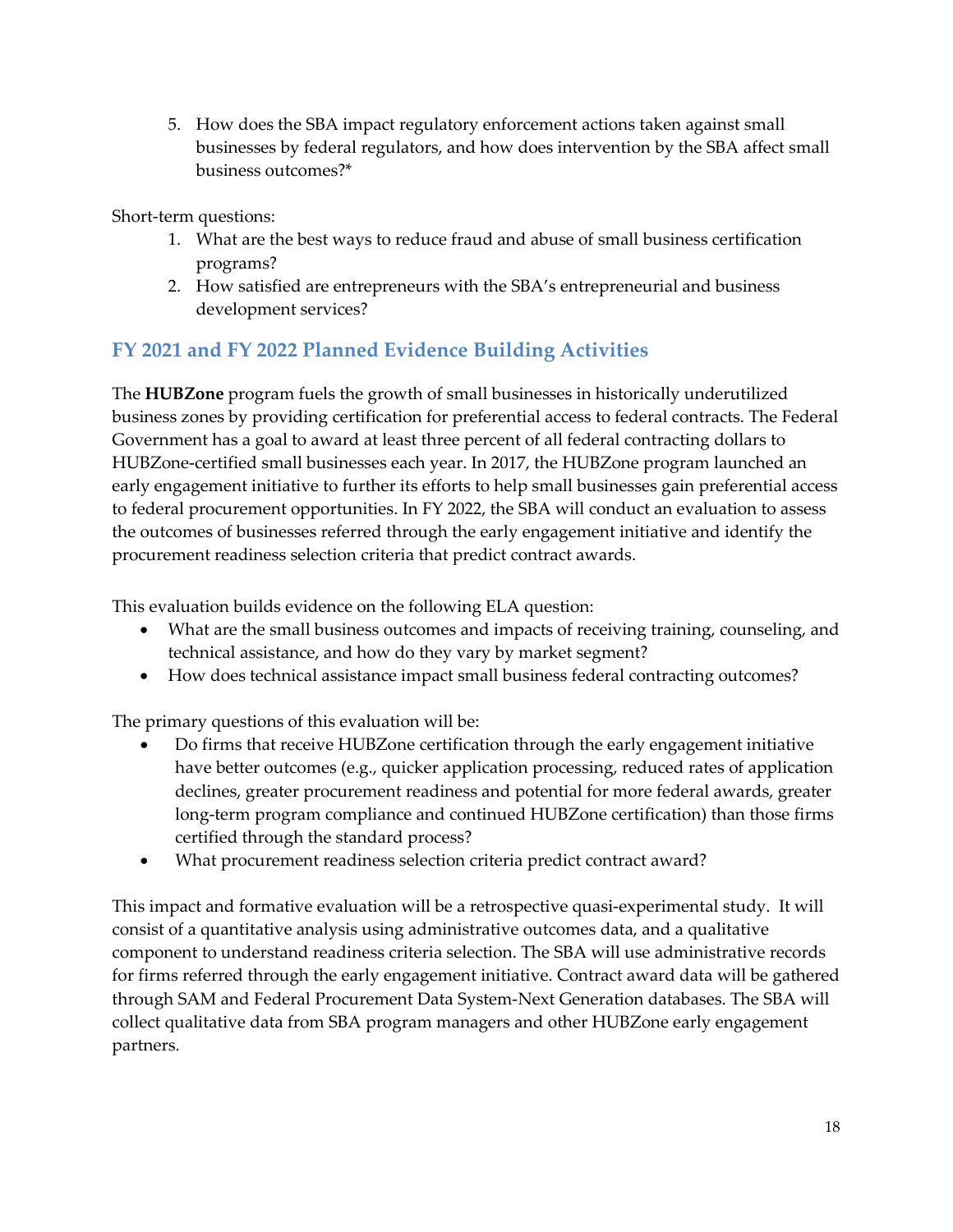The SBA provides **Boots to Business** (B2B) as an entrepreneurship education and training program tailored to military service members and military families transitioning from the U.S. military. B2B is delivered in partnership with SBA resource partners and provides an overview of business ownership by introducing participants to the skills, knowledge, and resources they need to launch a business. The Agency transitioned the in-person Introduction to Entrepreneurship course to an online platform during the COVID-19 pandemic. In FY 2022, the SBA will evaluate how the B2B Introduction to Entrepreneurship course can be most effectively implemented in a virtual environment.

This evaluation builds evidence on the following ELA question:

- What are the small business outcomes and impacts of receiving training, counseling, and technical assistance, and how do they vary by market segment?
- How satisfied are entrepreneurs with the SBA's entrepreneurial and business development services?

The primary questions of this evaluation will be:

- How can the Boots to Business Introduction to Entrepreneurship course be most effectively implemented in a virtual environment?
- Which best practices can the SBA incorporate into the creation and delivery of this online training?

This formative evaluation will use a mixed method approach to examine implementation and short-term outcomes of the virtual delivery. The evaluation will use course attendance and course quality survey data monitored by the SBA. The SBA may collect primary data from participants and stakeholders such as veterans, trainers, SBA field staff, and resource partners.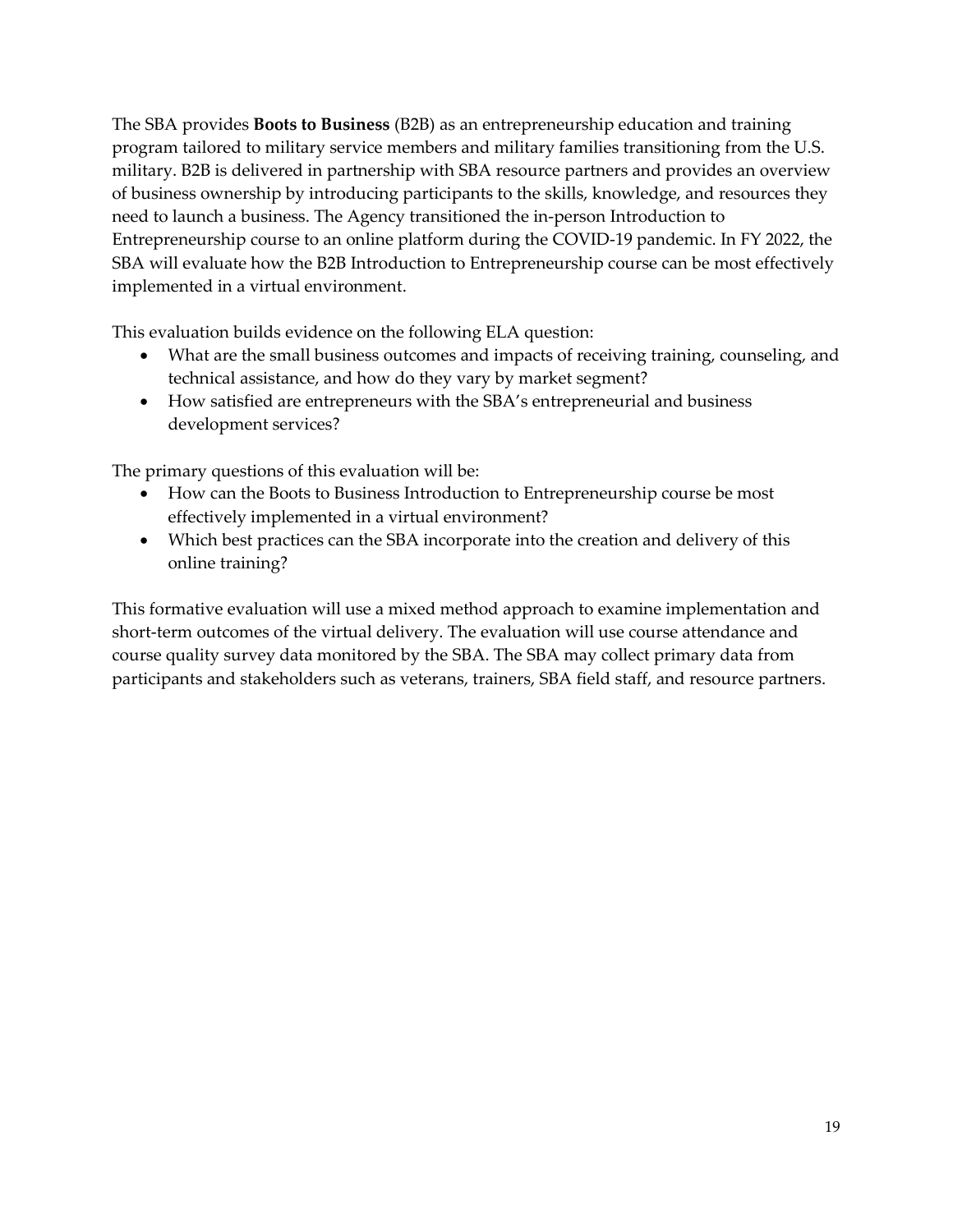# <span id="page-20-0"></span>**Strategic Goal 3: Restore small businesses and communities after disasters**

Disaster can strike at any time, and even the most prepared businesses and business owners can be adversely impacted. While many businesses have private insurance, not all small businesses have the same access or the necessary coverage. Strategic goal 3 focuses on the SBA's disaster assistance programs, including loan programs geared toward recovery from a disaster or economic hardship and the business technical assistance deployed to guide small businesses post disaster. It includes the following strategic objective: deploy disaster assistance effectively and efficiently.

#### **Prior Research**

The SBA has focused its prior research on customer satisfaction with the disaster loan program using the American Customer Satisfaction Index (ACSI) and operational efficiencies. This research has helped identify areas for improvement in customer interaction and processes. The identified studies are not intended to be a comprehensive review of all relevant, available evidence but rather a snapshot of some of the evidence directly related to SBA programs. Additional research is identified in the appendix.

American Customer Satisfaction Index (ACSI) SBA Disaster Assistance Program 2014 Customer Satisfaction Survey (2016).<sup>[25](#page-20-1)</sup> This survey used the ACSI methodology to measure customer satisfaction. The SBA used the survey data to identify and target areas for improvement with the greatest impact on customer satisfaction scores.

Inspection of SBA's Initial Disaster Assistance Response to Hurricane Florence (2019).<sup>[26](#page-20-2)</sup> The report examined the SBA's initial staffing, loan application volume, and timeliness of disaster loan approvals in response to Hurricane Florence. Of the processed loans, approximately 52 percent totaling \$368 million were approved with approximately \$93.8 million deployed. Loan processing time averaged 5 days.

Inspection of SBA's Initial Disaster Assistance Response to Hurricane Irma (2018).[27](#page-20-3) The report examined the SBA's initial staffing, loan application volume, and timeliness of disaster loan approvals in response to Hurricane Irma. The SBA increased staffing levels but noted that the Schedule-A hiring process was a barrier to rapid hiring. Loan processing time averaged 15 days.

<span id="page-20-1"></span><sup>25</sup> [www.theacsi.org/14-acsi-results](http://www.theacsi.org/14-acsi-results)

<span id="page-20-2"></span><sup>26</sup> [www.sba.gov/sites/default/files/oig/SBA-OIG-Report-19-11.pdf](http://www.sba.gov/sites/default/files/oig/SBA-OIG-Report-19-11.pdf)

<span id="page-20-3"></span><sup>27</sup> [www.sba.gov/sites/default/files/oig/SBA-OIG-Report-18-16.pdf](http://www.sba.gov/sites/default/files/oig/SBA-OIG-Report-18-16.pdf)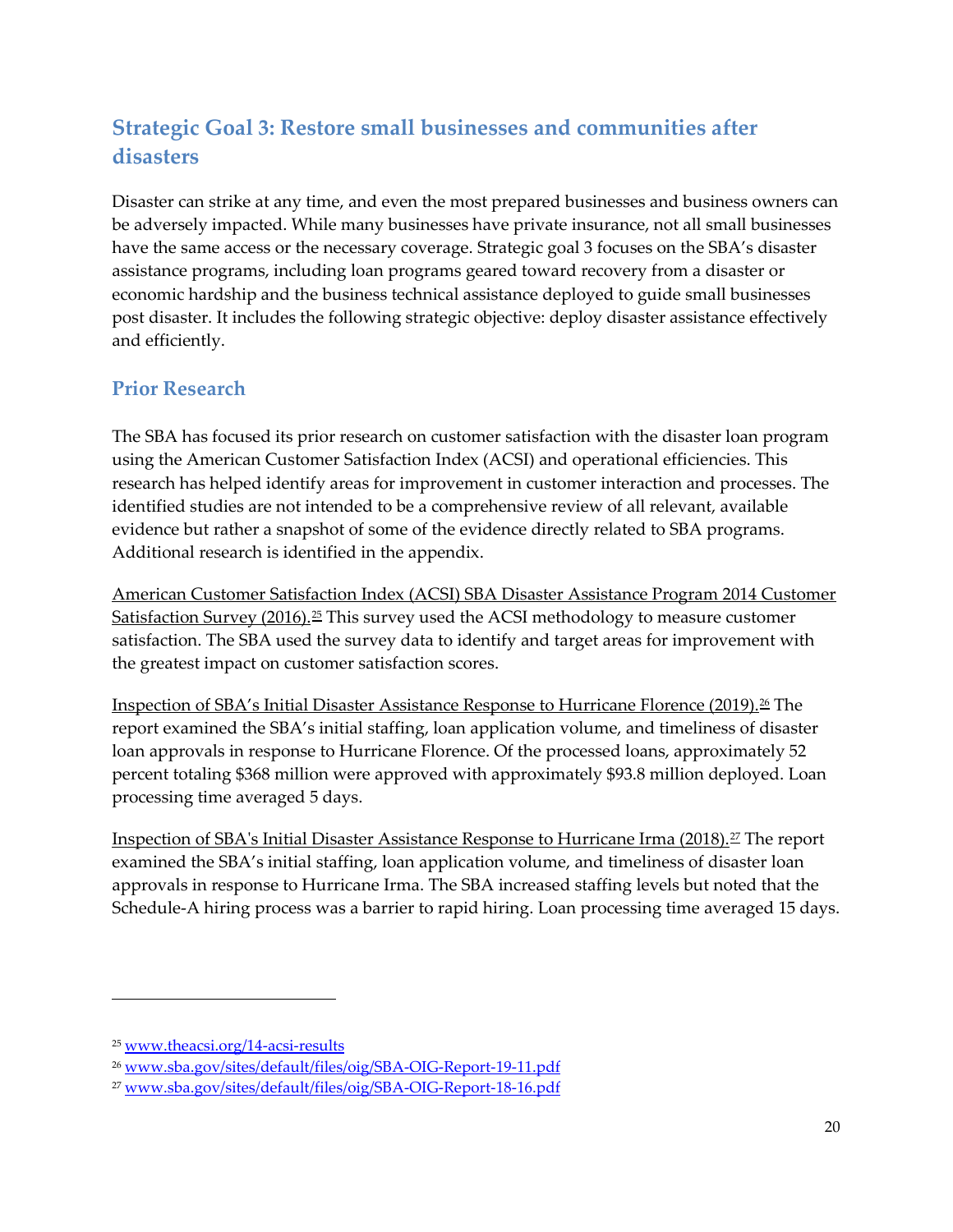Inspection of SBA's Initial Disaster Assistance Response to Hurricane Maria (2018).[28](#page-21-0) The report examined the SBA's initial staffing, loan application volume, and timeliness of disaster loan approvals in response to Hurricane Maria. Of the processed loans, approximately 46 percent totaling \$1.5 billion were approved with over \$338.5 million deployed. Loan processing time averaged 27 days.

Survival and Success of Family-Owned Small Businesses after Hurricane Katrina: Impact of Disaster Assistance and Adaptive Capacity (2019).<sup>[29](#page-21-1)</sup> The study examined the role of direct disaster assistance on the survival and success of family-owned small businesses following Hurricane Katrina. Data from the 2013 and 2015 Small Business Survival and Demise After a Natural Disaster Project were used in the analysis. The analysis demonstrated that familyowned firms receiving SBA loans or SBA guaranteed loans had an increased likelihood of survival.

The Demand for Post-Katrina Disaster Aid: SBA Disaster Loans and Small Businesses in Mississippi (2016).<sup>[30](#page-21-2)</sup> The study examined the demand for post-disaster small business loans and the factors that contributed toward successfully obtaining disaster loan funds for 10 counties in southeastern Mississippi. Data from the 2013 Small Business Survival and Demise After a Natural Disaster Project were used. The finding indicated that the applicant's business income, insurance status, and owner gender influenced loan application, loan disposition, and loan amount. However, the characteristics that encouraged loan application differed from characteristics associated with receiving the loan. In contrast to prior research, the results from this study revealed that women were more likely to apply for and receive an SBA loan than their male counterparts, but the loan amount was smaller.

The Effect of Small Business Administration Disaster Loans on Revenues of Small Businesses in Mississippi After Hurricane Katrina (2017).<sup>31</sup> The study examined the SBA's role in small business performance following Hurricane Katrina. The 2013 small business recovery survey dataset was used for the analysis. The sample consisted of 373 businesses located in 10 southeastern Mississippi counties that were operating before the hurricane and remained in existence in 2013. The findings indicated that the revenue change for businesses receiving a disaster loan was not significant.

<span id="page-21-0"></span><sup>28</sup> [www.sba.gov/sites/default/files/oig/SBA-OIG-Report-18-19.pdf](http://www.sba.gov/sites/default/files/oig/SBA-OIG-Report-18-19.pdf)

<span id="page-21-1"></span><sup>29</sup> [papers.ssrn.com/sol3/papers.cfm?abstract\\_id=3385019](https://papers.ssrn.com/sol3/papers.cfm?abstract_id=3385019)

<span id="page-21-2"></span><sup>&</sup>lt;sup>30</sup>ag.purdue.edu/agecon/Documents/Anna Josephson Published Paper-The Demand for Post-[Katrina\\_Disaster\\_Aid.pdf](https://ag.purdue.edu/agecon/Documents/Anna_Josephson_Published_Paper-The_Demand_for_Post-Katrina_Disaster_Aid.pdf)

<span id="page-21-3"></span><sup>31</sup> [ageconsearch.umn.edu/record/252713/files/SBApaper\\_Final.pdf](https://ageconsearch.umn.edu/record/252713/files/SBApaper_Final.pdf)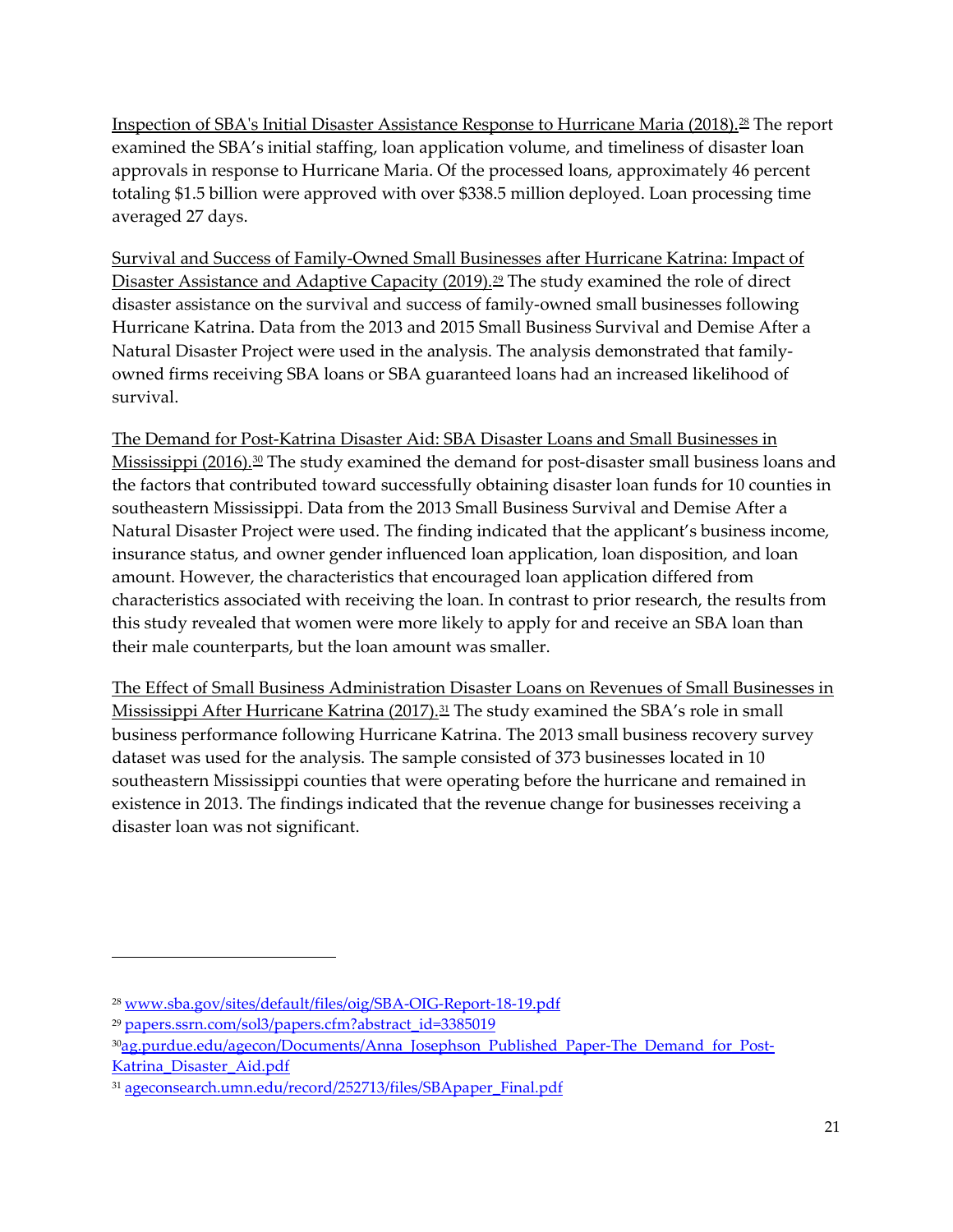## **Key Research and Evaluation Questions**

Long-term questions:

- 1. How does the SBA's disaster assistance infrastructure contribute to post-disaster individual, business, and community rebuilding?\*
- 2. How do SBA disaster loans impact individuals and businesses recovering from a disaster?\*
- 3. To what extent have recent changes, innovations, and process improvements helped to prepare the SBA disaster loan program for future large-scale disasters?
- 4. How has the SBA's infrastructure helped prepare small businesses before a disaster occurs?\*

Short-term questions:

- 1. How satisfied are borrowers with the SBA's disaster assistance services?
- 2. How has the modernized information technology system in the SBA disaster loan program influenced internal processes and overall program effectiveness and efficiency?

#### **FY 2021 and FY 2022 Planned Evidence Building Activities**

The SBA's **Disaster Assistance Loan** program provides direct loans to businesses of all sizes, private non-profit organizations, homeowners, and renters who are survivors of disaster. Loans may be used to replace or repair real estate, personal property, machinery and equipment, inventory, and other business assets that have been damaged or destroyed in a disaster and to help small businesses recover from economic injury caused by a disaster. The SBA has an ongoing partnership with the Risk Management and Decision Processes Center at the Wharton School of the University of Pennsylvania to conduct a series of analyses on the Disaster Loan program. These analyses will focus on the following areas:

- Creating a profile of how the program is used by households and firms;
- Evaluating the program with respect to reducing credit market disruptions that increase the cost of disasters for households and firms; and
- Understanding the role of the program in the broader context of public and private disaster management mechanisms.

While several projects will stem from this partnership, three underway are:

- Examining household credit demand. This project examines the effects of the program's offered interest rates on disaster loan take-up among approved household applicants.
- Examining private credit outcomes of household disaster loan recipients. This project examines how receipt of a disaster loan affects consumer credit outcomes such as private loan balances and credit delinquencies.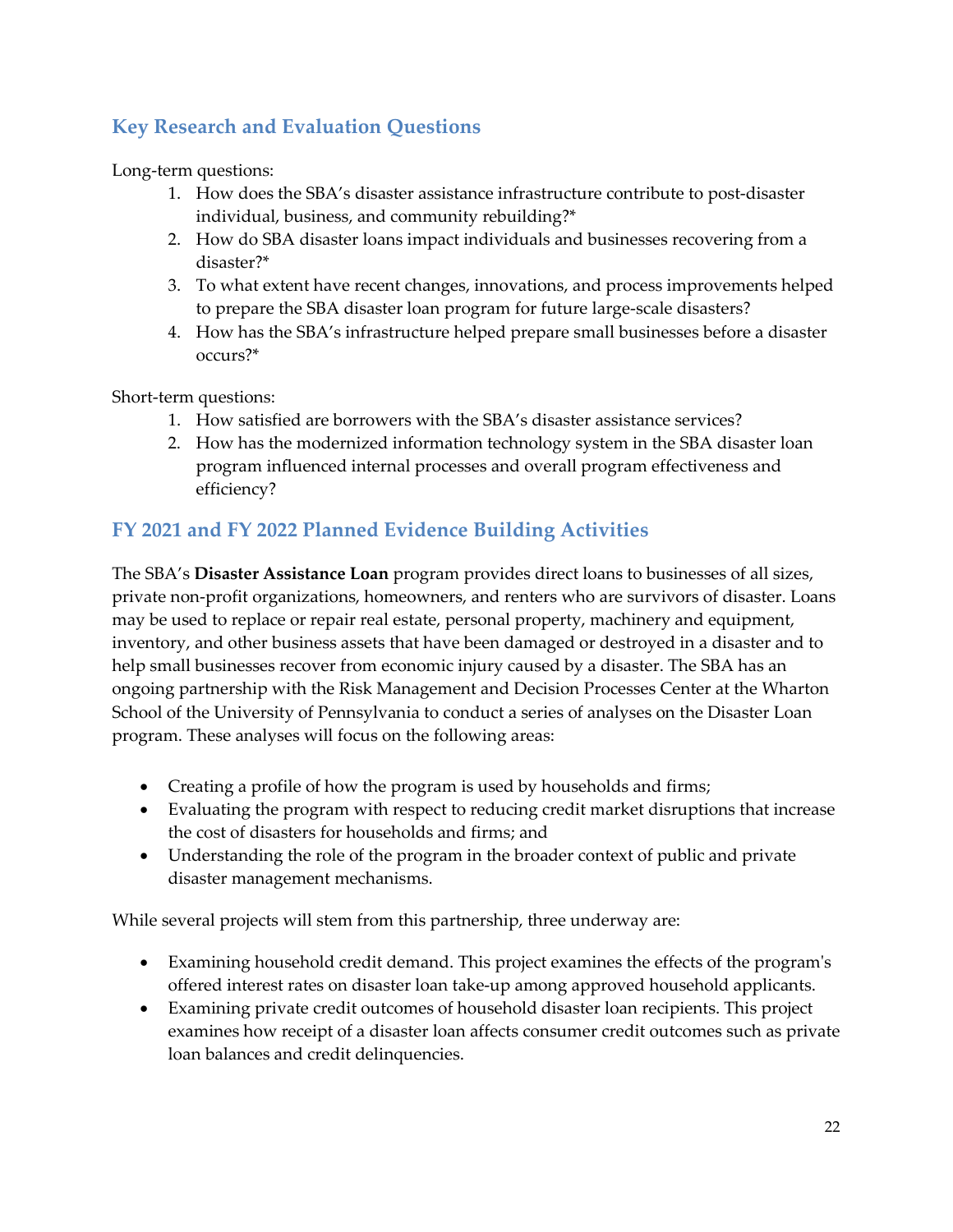• Examining private credit outcomes of businesses disaster loan recipients. This project examines how receipt of a disaster loan affects business credit outcomes such as private loan balances and credit delinquencies.

These quantitative analyses use SBA's administrative Disaster Assistance Loan Data and Experian credit reports.

In FY 2021, the SBA will conduct an evaluation of SBA physical disaster loans for mitigation purposes to better understand their use and characteristics, and in FY 2022, the SBA will use these findings to test various communication strategies for effectiveness. The importance of mitigation on reducing the financial impact and preventing property loss of natural disasters is well-documented. Mitigation can reduce financial impact and prevent property loss of natural disasters. The National Institute of Building Sciences found that for every \$1 spent on mitigation efforts, such as adopting higher building code standards, a disaster survivor saves \$4 in future reconstruction costs.<sup>[32](#page-23-0)</sup> The SBA is authorized to increase physical disaster loan amounts in order to fund mitigating measures if it determines such an increase to be necessary or appropriate in order to protect the damaged or destroyed property from possible future disasters. However, disaster survivors rarely use mitigation loans.

Both evaluations build evidence on the following ELA questions:

- How does the SBA's disaster assistance infrastructure contribute to post-disaster individual, business, and community rebuilding?
- How has the SBA's infrastructure helped prepare small businesses before a disaster occurs?

The primary evaluation questions for both evaluations include:

- What are the characteristics of disaster survivors who have chosen to increase the amount of their SBA physical disaster loan for mitigation? Who has chosen to relocate to a Non-Special Flood Hazard Area from a Flood Hazard Area?
- How have the SBA physical disaster loans for mitigation been used by disaster survivors (i.e., types of mitigation by disaster characteristics – flood, wind, fire, earthquakes – and timing when the mitigation loan was requested)?
- Why have disaster survivors chosen to increase the amount of their SBA loan to fund mitigation?
- Why have some disaster survivors not chosen to increase the amount of their SBA loan to fund mitigation?
- Which communication strategies are most effective in encouraging disaster survivors to request an increase on their physical disaster loans to fund mitigation measures?

<span id="page-23-0"></span><sup>32</sup> [https://iccsafe.org/wp-content/uploads/NIBS\\_MSv2-2018\\_Interim-Report-summary.pdf](https://iccsafe.org/wp-content/uploads/NIBS_MSv2-2018_Interim-Report-summary.pdf)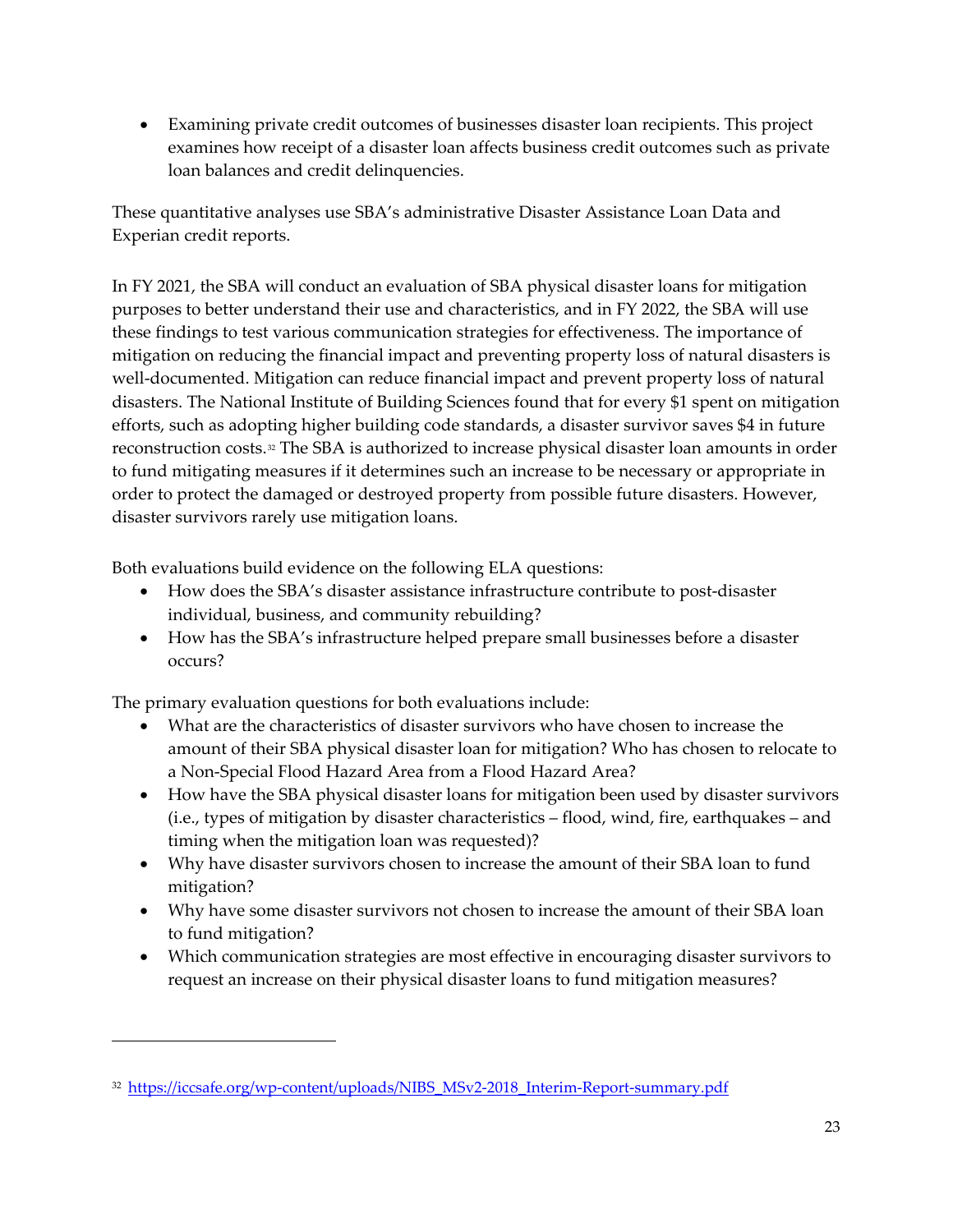• Did communication strategy outcomes differ based on disaster survivor characteristics or type of disaster?

The SBA will use Disaster Assistance Loan program administrative data to complete both quantitative analyses (descriptive statistics, regression analysis) and qualitative analysis on mitigation loan use and disaster survivor characteristics. The SBA will also conduct interviews and focus groups with homeowners and business owners. The SBA will use a quasiexperimental design to study communication methods, piloting different communication materials to determine comparative effectiveness.

Additionally, the SBA has entered a Joint Statistical Project with the U.S. Census Bureau to study the effects of SBA Disaster Assistance Loans on small business outcomes by linking SBA program data to data available at the Census Bureau. This evaluation will determine the impacts of these loans on small business outcomes and recovery.

This evaluation builds evidence on the following ELA question:

• How do SBA Disaster Assistance Loans impact individuals and businesses recovering from a disaster?

The primary evaluation questions for this evaluation include:

- How do SBA physical Disaster Assistance Loans impact small business outcomes such as revenue, employment, and survival?
- How do SBA physical Disaster Assistance Loans impact the timing of small business recovery as measured by revenue and employment?
- Do these impacts vary based on business characteristic (e.g., size, industry)?
- Do these impacts vary based on characteristics of the disaster (e.g., hurricane, tornado)?

This project will employ quasi-experimental methods. Comparison groups with similar program participants who did not receive an SBA Disaster Assistance Loan will be compared to recipients of SBA Disaster Assistance Loans using Census Bureau data. The SBA will use administrative data from the SBA Disaster Assistance Loan program, which will be matched with data at the Census Bureau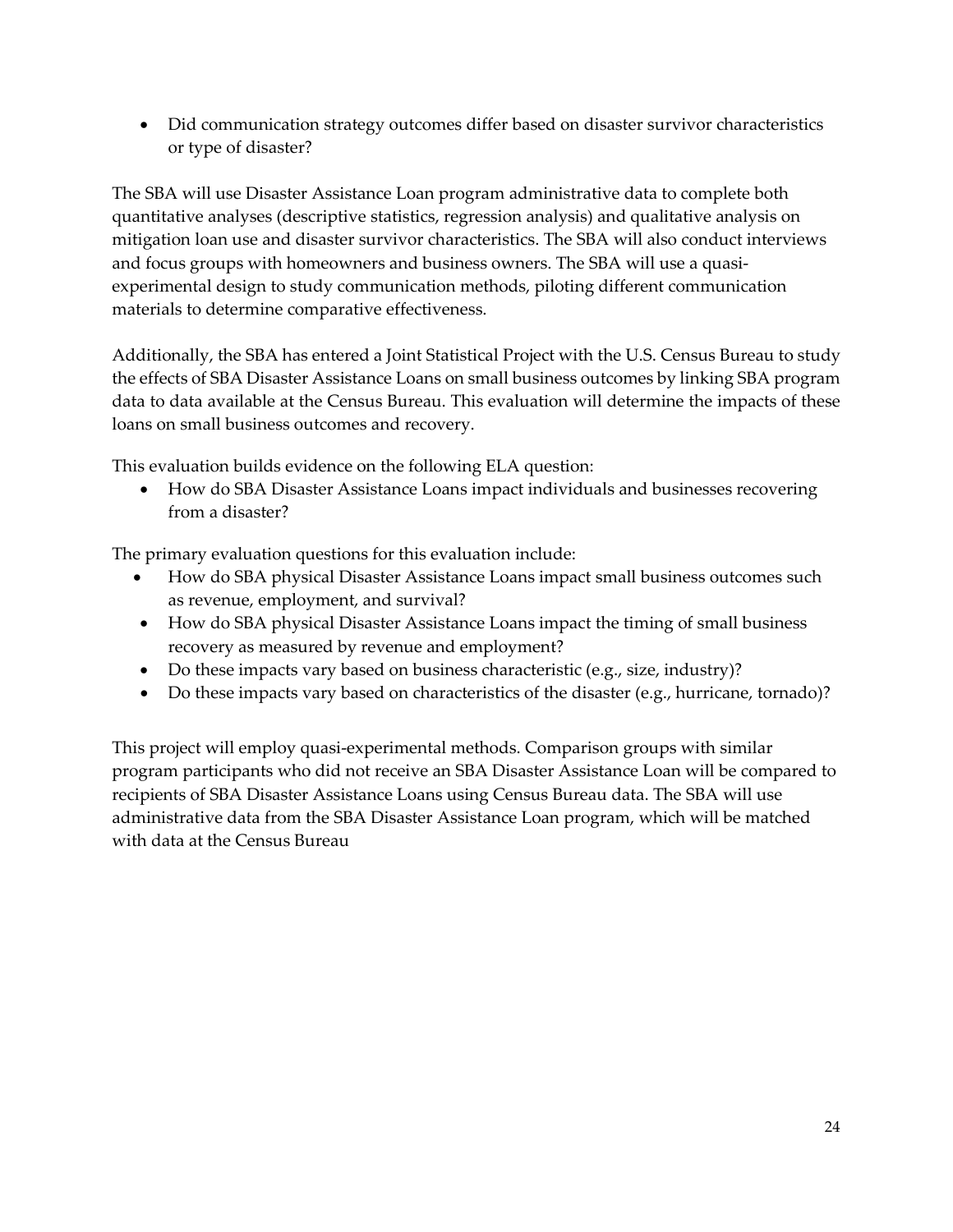# <span id="page-25-0"></span>**Strategic Goal 4: Strengthen the SBA's ability to serve small businesses**

The SBA's ability to respond efficiently and effectively demands cross-office coordination to problem-solving that employs new tools and technologies. An organization that is high performing is characterized by business practices that effectively incorporate innovation and a work environment that supports staff growth and development, collaboration, and a focus on results. Strategic goal 4 includes the SBA's management functions: administrative services, human capital management, information technology, performance management, acquisition management, grants management, and financial management. It includes the following three strategic objectives:

- 1. Ensure effective and efficient management of Agency resources;
- 2. Build a high performing workforce; and
- 3. Enable secure enterprise-wide information technology to achieve interoperability and information sharing.

#### **Prior Research**

The U.S. Government Accountability Office (GAO) and the SBA's Office of Inspector General (OIG) have completed several audits of the SBA's management functions. Additional research is identified in the bibliography.

Cornerstone Assessment for SBA Acquisition Division (2018). The study, based on the OMB A-123 Circular, examined four major cornerstones of federal acquisition management. Surveys and interviews of SBA acquisition staff and acquisition customers revealed several areas for improvement and areas of strength.

SBA's District Offices' Customer Service (2018).<sup>[33](#page-25-1)</sup> This OIG audit examined the customer service assessment process at SBA district offices. The audit revealed that a systematic customer feedback process was not in place and recommended the development and implementation of a customer service feedback loop that would allow for an assessment of the quality of customer service. The SBA has initiated an evaluation to establish effective means to capture customer service feedback.

SBA's FY 2018 Compliance with the Improper Payments Elimination and Recovery Act (2019).<sup>[34](#page-25-2)</sup> This OIG audit assessed the SBA's compliance with Improper Payments Elimination and Recovery Act (IPERA 2010). The report made recommendations pertaining to the SBA's

<span id="page-25-1"></span><sup>33</sup> [www.sba.gov/sites/default/files/oig/SBA-OIG-Report-19-06.pdf](http://www.sba.gov/sites/default/files/oig/SBA-OIG-Report-19-06.pdf)

<span id="page-25-2"></span><sup>34</sup> [www.sba.gov/sites/default/files/oig/SBA-OIG-Report-19-13.pdf](http://www.sba.gov/sites/default/files/oig/SBA-OIG-Report-19-13.pdf)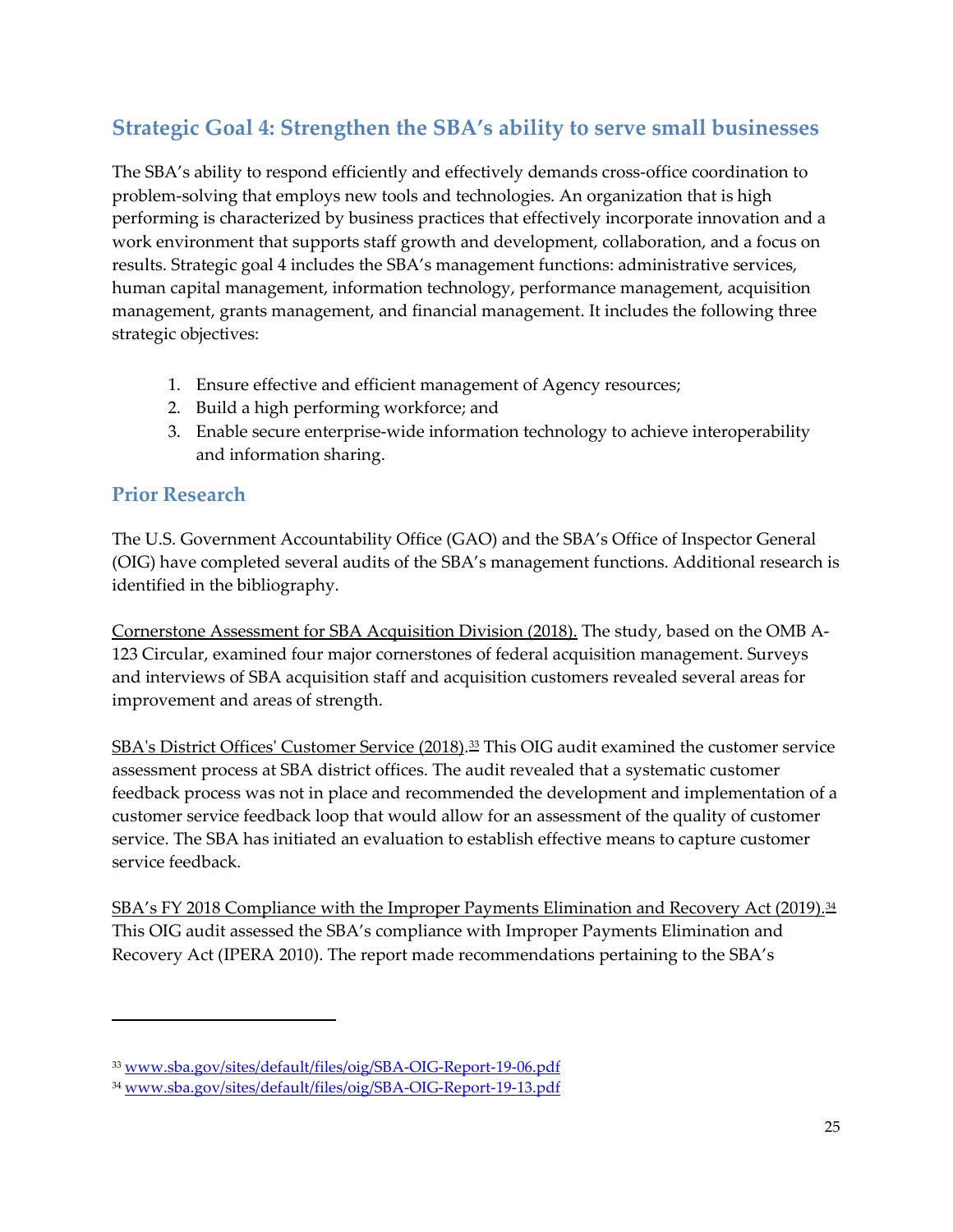disbursements for goods and services and its 7(a) Loan, 504 Loan, and Disaster Assistance Loan Programs.

#### **What We Learned in FY 2020**

The SBA awards contracts to support its operations and accomplish its mission through SBA's Acquisition Division. The SBA's **Advanced Acquisition Strategy** (AAS) helps the Agency appropriately plan for future acquisition activity and contributes to accurate forecasts resulting in a more qualified pool of bidding contractors. In FY 2020, the SBA evaluated its AAS process to measure internal customer satisfaction, assess root causes of advanced acquisition challenges, and identify opportunities to streamline and improve the acquisition planning process.

The process evaluation included a literature review, program documentation and administrative data analysis, a customer satisfaction survey, and interviews and focus groups with Agency and Acquisition Division leadership and federal agencies. The evaluation identified opportunities to streamline and improve the AAS process including improving communication and proactive engagement from both the acquisition and program offices and developing Integrated Procurement Teams for highly complex acquisitions. Barriers that impede the AAS process streamlining and improvement included budget uncertainties, lack of communication, and unclear expectations about roles and processes among those involved in the acquisition planning process. Finally, program managers rated their satisfaction with the Acquisition Division favorably, recognizing that acquisition contacts understood their needs, looked out for their best interests, were knowledgeable about the acquisition process, and communicated information clearly.[35](#page-26-0)

## **Key Research and Evaluation Questions**

Long-term questions:

- 1. How could the SBA modify its support functions to better serve SBA employees helping small businesses?
- 2. How could the SBA assess its efforts to build an environment of continuous learning?
- 3. How can the SBA reduce costs to manage its physical footprint while providing quality services to small businesses and other SBA stakeholders?
- 4. How could the SBA ensure it attracts, hires, and retains an inclusive, highperforming workforce with the skills necessary to complete its mission?

<span id="page-26-0"></span><sup>35</sup> [https://www.sba.gov/sites/default/files/2020-](https://www.sba.gov/sites/default/files/2020-11/Final%20Report%20Acquisitions%20Evaluation_508%20Version%209.29.2020-508.pdf)

[<sup>11/</sup>Final%20Report%20Acquisitions%20Evaluation\\_508%20Version%209.29.2020-508.pdf](https://www.sba.gov/sites/default/files/2020-11/Final%20Report%20Acquisitions%20Evaluation_508%20Version%209.29.2020-508.pdf)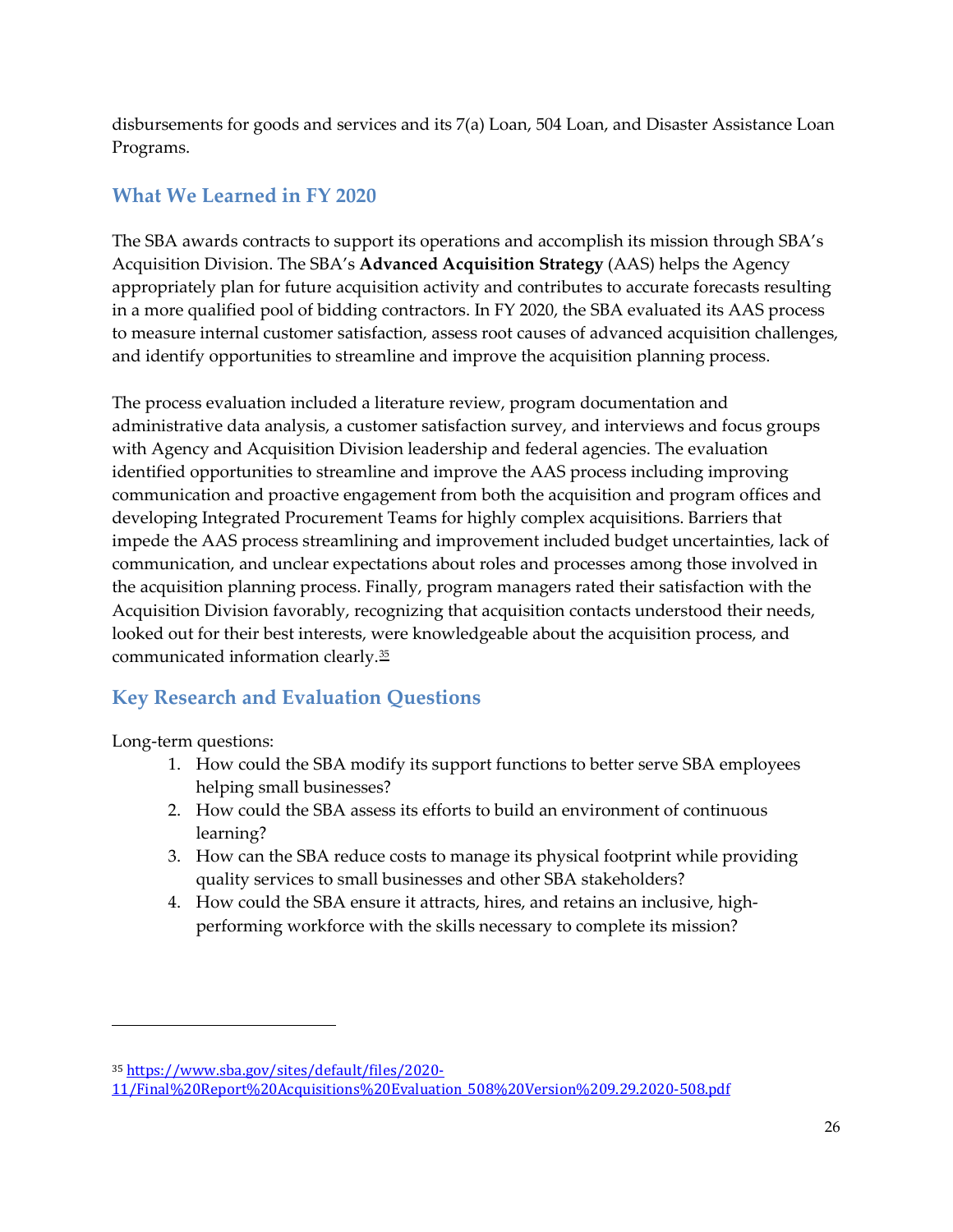Short-term questions:

- 1. What areas of fraud (internal and external) pose the greatest risk to the Agency, and how can the SBA respond to these risks?
- 2. How could the SBA improve its cyber security posture?
- 3. What influences program manager behavior and encourages compliance with internal controls?
- 4. What process improvements are necessary to improve the SBA's acquisition function?
- 5. How could the SBA improve its customer experience delivered by SBA employees to both internal and external stakeholders?

## **FY 2021 and FY 2022 Planned Evidence Building Activities**

The SBA leadership cohort comprises 16.4% of the workforce, making effective **leadership succession planning** critical to maintaining the SBA's ability to deliver its mission. However, nearly one-third of the SBA's workforce is retirement eligible, with retirement eligibility projected to grow to 42 percent by 2022<sup>36</sup>. In FY 2021, the SBA will complete an evaluation on leadership succession planning. The evaluation will examine two of the primary talent development strategies for preparing staff for potential leadership advancement and develop a better understanding of the perceived gaps in staff ability to assume more advanced duties.

This evaluation builds evidence on the following ELA question:

• How could the SBA ensure it attracts, hires, and retains an inclusive, high-performing workforce with the skills necessary to complete its mission?

The primary evaluation questions are:

- How does leadership succession happen at the SBA?
- How do the Excellence in Government Fellows and President's Management Council Interagency Rotation program contribute to successful succession planning within the SBA?
- What gaps exist in current staff skills and abilities that may prevent successful succession planning within the SBA?

This evaluation will measure outcomes for SBA's leadership development program participants and will also include an exploratory analysis of successful succession placement and succession barriers. This will include a literature review; an environmental scan of succession planning in other federal agencies; surveys and interviews with Excellence in Government fellows, Presidential Management Council program participants, and SBA leaders; and an administrative data analysis. SBA administrative data include results of a dual-rater skills

<span id="page-27-0"></span><sup>36</sup> U.S. Small Business Administration, 2018-2020 Talent Development Plan.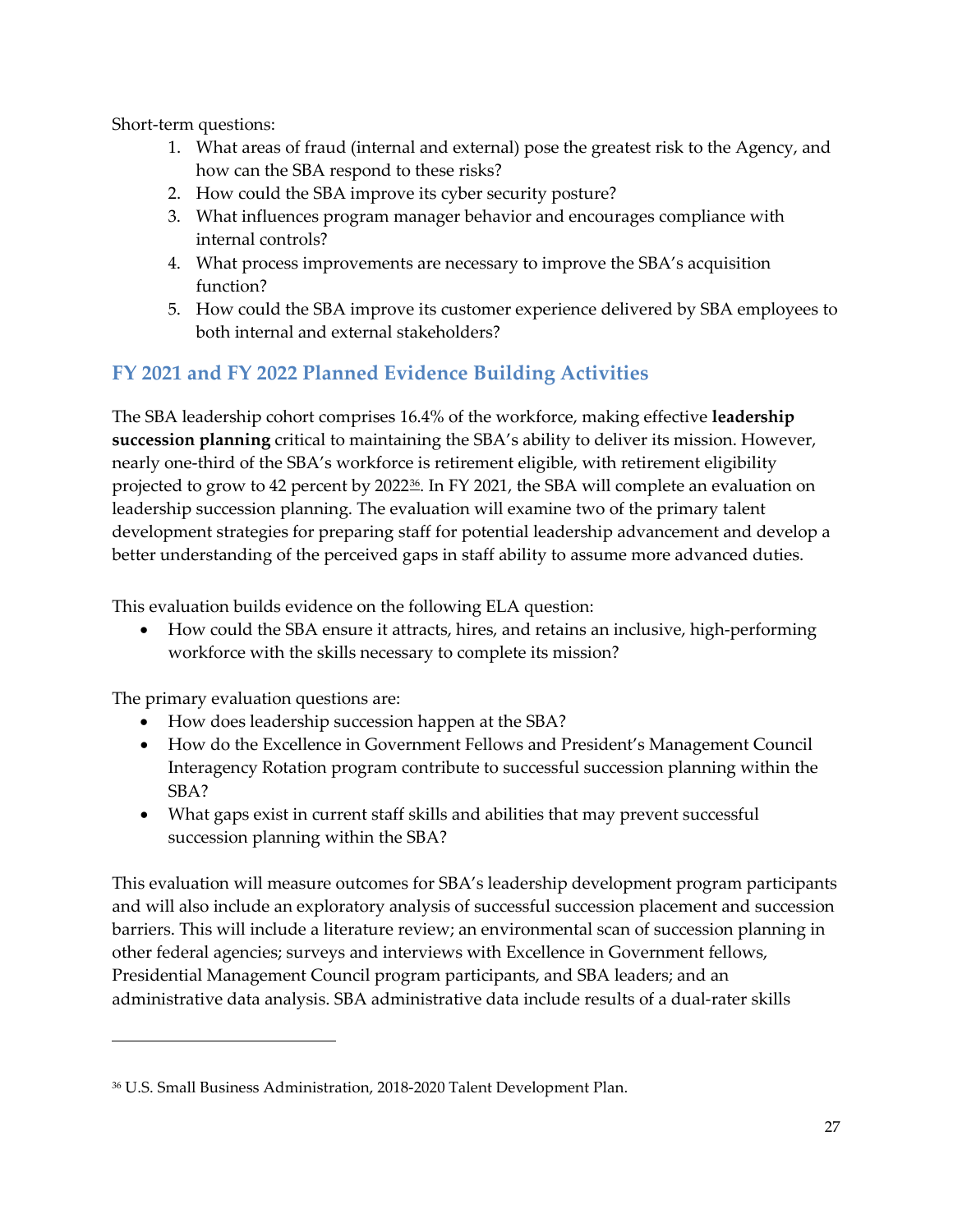assessment, Talent Development Needs Survey, competency models, and personnel data on role occupancy and career-progression.

In FY 2021, the SBA will continue to assess its capacity to build evidence and make evidencebased decisions as required in the Foundations for Evidence-Based Policymaking Act and build on the interim findings presented in the FY 2022 Annual Performance Plan.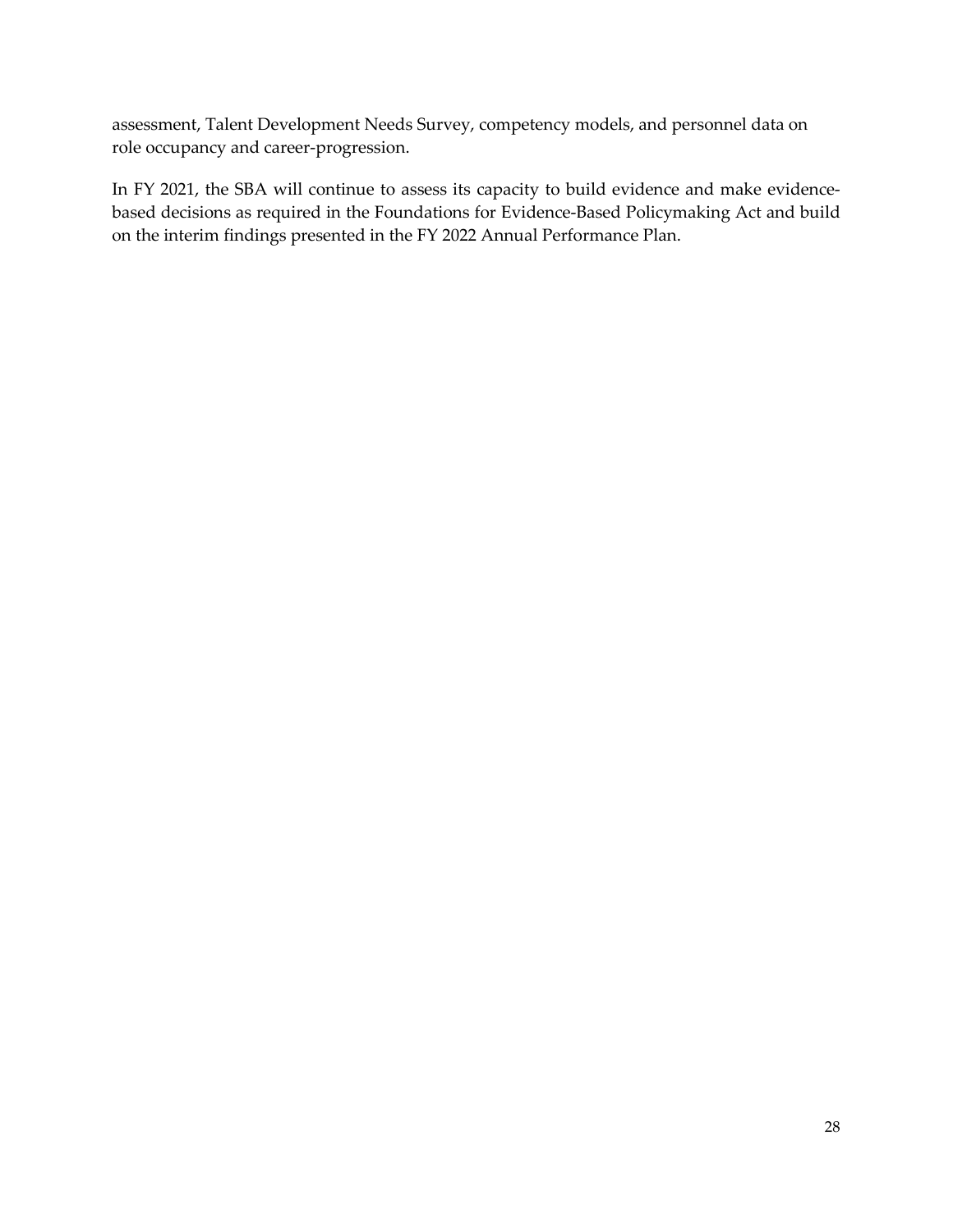# <span id="page-29-0"></span>**Appendix A: Selected Relevant Literature**

*Strategic Goal 1: Support small business revenue and job growth*

- 1. [A Performance Analysis of SBA's Loan and Investment Programs](http://webarchive.urban.org/publications/411597.html) (The Urban Institute, 2008)
- 2. [Additional Guidance on Documenting Credit Elsewhere Decisions Could Improve 7\(a\)](https://www.gao.gov/products/gao-09-228)  [Program Oversight](https://www.gao.gov/products/gao-09-228) (GAO, 2009)
- 3. [An Analysis of the Factors Lenders Use to Ensure Their SBA Borrowers Meet the Credit](https://www.urban.org/sites/default/files/publication/31406/411598-an-analysis-of-the-factors-lenders-use-to-ensure-their-sba-borrowers-meet-the-credit-elsewhere-requirement.pdf)  [Elsewhere Requirement](https://www.urban.org/sites/default/files/publication/31406/411598-an-analysis-of-the-factors-lenders-use-to-ensure-their-sba-borrowers-meet-the-credit-elsewhere-requirement.pdf) (The Urban Institute, 2008)
- 4. [An Overview of Small Business Contracting](https://crsreports.congress.gov/product/pdf/R/R45576) (CRS, 2019)
- 5. [Audit of SBA's Controls over 7\(a\) Loans Sold on The Secondary Market](https://www.sba.gov/sites/default/files/oig/SBA-OIG-Report-19-07.pdf) (SBA OIG, 2019)
- 6. [Audit of SBA's Microloan Program](https://www.sba.gov/sites/default/files/oig/SBA_OIG_Report_17-19.pdf) (SBA OIG, 2017)
- 7. [Audit of SBA's State Trade Expansion Program](https://www.sba.gov/sites/default/files/oig/SBA-OIG-Report-18-11.pdf) (SBA OIG, 2018)
- 8. [CDFIs Stepping into the Breach: An Impact Evaluation—Summary Report](https://www.cdfifund.gov/sites/cdfi/files/documents/cdfis-stepping-into-the-breach-impact-evaluation-report.pdf) (U.S. Department of the Treasury, 2014)
- 9. [Community Advantage Pilot Program Analysis](https://www.sba.gov/sites/default/files/2020-11/Executive_Summary-Community_Advantage_Evaluation_-_June_21_2018_2.pdf) (SBA, 2018)
- 10. [Do SBA Loans Create Jobs? Estimates from Universal Panel Data and Longitudinal](https://www2.census.gov/ces/wp/2012/CES-WP-12-27.pdf)  [Matching Methods \(](https://www2.census.gov/ces/wp/2012/CES-WP-12-27.pdf)U.S. Bureau of the Census, 2012)
- 11. [Do Small Businesses Still Prefer Community Banks?](https://www.federalreserve.gov/pubs/ifdp/2013/1096/ifdp1096.pdf) (Federal Reserve, 2013)
- 12. [Entrepreneurship in Low-Income Areas](https://www.sba.gov/sites/default/files/437-Entrepreneurship-in-Low-income-Areas.pdf) (SBA, 2017)
- 13. [Evaluation of Surety Bond Guarantee Program](https://www.sba.gov/sites/default/files/2020-11/SBA%20SBG%20Fee%20Evaluation_Final%20Report%20%2844f2eca0-121b-4675-ae61-946e30309485%29-508.pdf) (SBA, 2020)
- 14. [Evaluation of the Small Business Procurement Goals](https://www.sba.gov/sites/default/files/files/rs423tot.pdf) (SBA, 2014)
- 15. Evaluating the U.S. Small Business [Administration's Growth Accelerator Fund Competition](https://www.loc.gov/rr/frd/pdf-files/SBA_Accelerators.pdf)  [Program](https://www.loc.gov/rr/frd/pdf-files/SBA_Accelerators.pdf) (Library of Congress, 2018)
- 16. [Finance and Growth at the Firm Level: Evidence from SBA Loans](https://poseidon01.ssrn.com/delivery.php?ID=103001127120086070086072112085074064054034061037083025066004085010002119023066001120098060061014119026053121086067081103084115041004031050048092067006085107121095040060111026026081005106066000020092081114114028125005105123091007022015102123117007&EXT=pdf) (Journal of Finance, 2017)
- 17. [Government Guaranteed Small Business Loans and Regional Growth](https://www.sciencedirect.com/science/article/abs/pii/S0883902617308923) (Stanford University, 2017)
- 18. [Measuring the Representation of Women and Minorities in the SBIC Program](https://www.sba.gov/sites/default/files/aboutsbaarticle/Measuring_the_Representation_of_Women_and_Minorities_in_the_SBIC_Program_2016_10.pdf) (Library of Congress, 2016)
- 19. [Measuring the Role of the SBIC Program in Financing Small Businesses](https://www.sba.gov/article/2019/aug/28/measuring-role-sbic-program-financing-small-businesses) (Library of Congress, 2017)
- 20. [Measuring the Role of the SBIC Program in Small Business Job Creation](https://www.sba.gov/sites/default/files/articles/SBA_SBIC_Jobs_Report.pdf) (Library of Congress, 2017)
- 21. [National Economic Impacts from the National Cancer Institute SBIR/STTR Program](https://sbir.cancer.gov/sites/default/files/documents/NCI_SBIR_ImpactStudy_FullReport_2018.pdf) (National Cancer Institute, 2019)
- 22. [National Economic Impacts from the Navy SBIR/STTR Program, 2000-2013](https://www.sbir.gov/sites/default/files/NAVY%20SBIR-STTR%20National%20Economic%20Impacts%202000%20-%202013.pdf) (TechLink, Montana State University and University of Colorado Boulder, 2014)
- 23. [SBA Actions Needed to Ensure Planned Improvements Address Key Requirements of the](https://www.gao.gov/assets/670/661428.pdf)  [Development Company \(504\) Loan Program](https://www.gao.gov/assets/670/661428.pdf) (GAO, 2014)
- 24. [SBA Assistance to Small Business Startups: Client Experiences and Program Impact](https://www.everycrsreport.com/files/20181227_R43083_914b66e09ccf47d22eacffda97e679bc0be4cb95.pdf) (CRS, 2018)
- 25. [SBA Small Business Investment Company Program](https://fas.org/sgp/crs/misc/R41456.pdf) (CRS, 2019)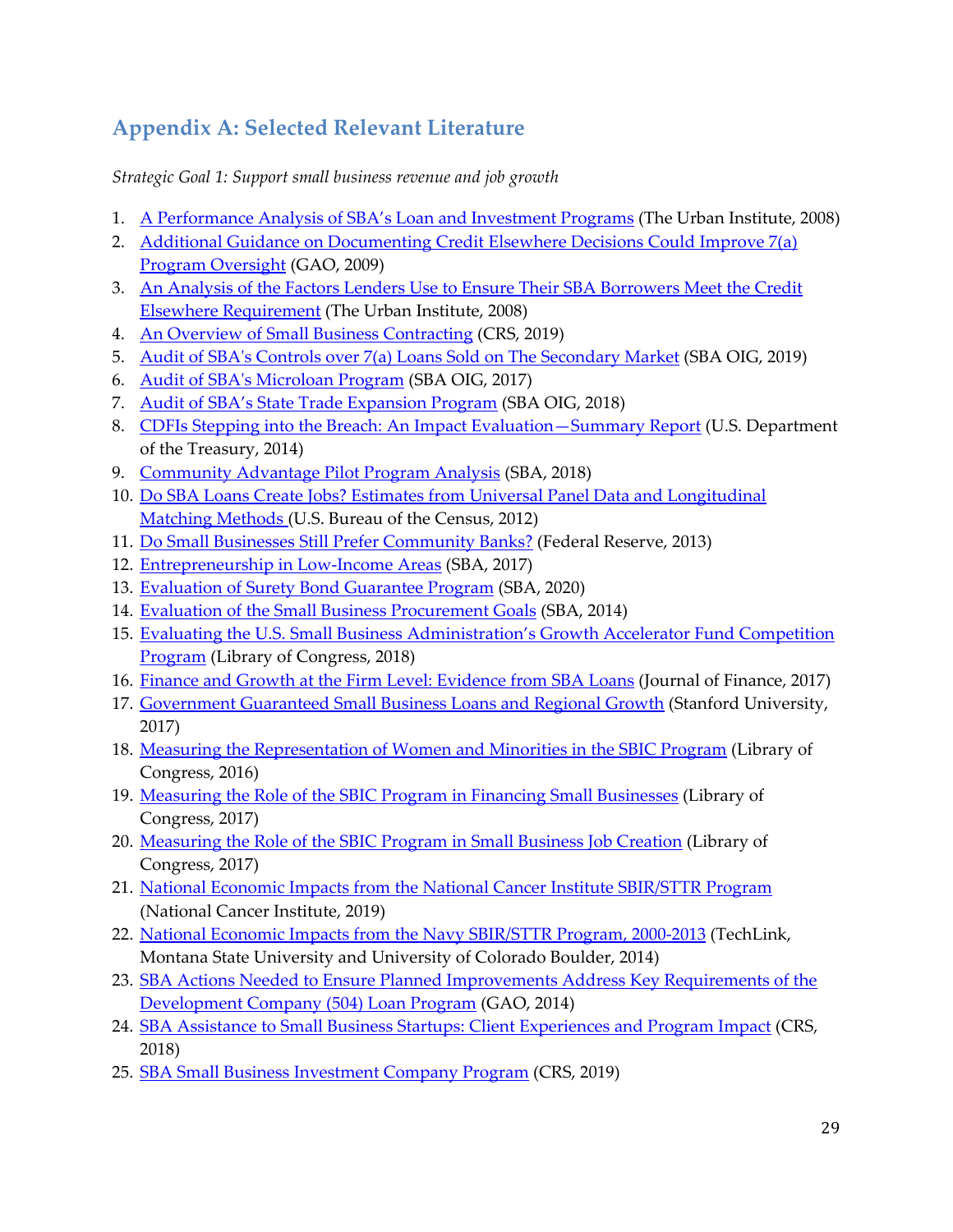- 26. [SBIC Examinations Evaluation](https://www.sba.gov/sites/default/files/2020-11/SBIC%20Process%20Evaluation_Final%20Report_publication.pdf) (SBA, 2019)
- 27. [SBIC Rural Investments Environmental Scan and Evaluability Assessment](https://www.sba.gov/sites/default/files/2020-11/SBIC%20Rural%20Investments.pdf) (SBA, 2020)
- 28. [Small Business: Access to Capital and Job Creation](https://fas.org/sgp/crs/misc/R40985.pdf) (CRS, 2019)
- 29. [Small Business Administration 7\(a\) Loan Guaranty Program](https://fas.org/sgp/crs/misc/R41146.pdf) (CRS, 2019)
- 30. [Small Business Administration and Job Creation](https://fas.org/sgp/crs/misc/R41523.pdf) (CRS, 2019)
- 31. [Small Business Administration Trade and Export Promotion Programs](https://www.everycrsreport.com/files/20161128_R43155_8a2bf425443d04462ee5ace9aa56460f081643c2.pdf) (CRS, 2016)
- 32. Small [Business Investment Companies: Characteristics and Investment Performance of](https://www.gao.gov/assets/680/674813.pdf)  [Single and Multiple Licensees](https://www.gao.gov/assets/680/674813.pdf) (GAO, 2016)
- 33. [Small Business Loans: Additional Actions Needed to Improve Compliance with the Credit](https://www.gao.gov/assets/700/692310.pdf)  [Elsewhere Requirement](https://www.gao.gov/assets/700/692310.pdf) (GAO, 2018)
- 34. [Small Firm Finance, Credit Rationing, and the Impact of SBA-guaranteed Lending on Local](https://doi.org/10.1111/j.1540-627X.2009.00269.x)  [Economic Growth](https://doi.org/10.1111/j.1540-627X.2009.00269.x) (The University of Alabama, Culverhouse College of Commerce, 2007)
- 35. [The Air Force Impact to the Economy via SBIR/STTR](https://www.sbir.gov/sites/default/files/USAF%20SBIR-STTR%20Economic%20Impact%20Study%20FY2015.pdf) (Techlink, Montana State University and University of Colorado Boulder, 2014)
- 36. [The Direct and Indirect Effects of Small Business Administration Lending on Growth:](https://papers.ssrn.com/sol3/papers.cfm?abstract_id=2500825)  [Evidence from U.S. County-Level Data](https://papers.ssrn.com/sol3/papers.cfm?abstract_id=2500825) (West Virginia University, 2014)
- 37. [The Impact of Credit Availability on Small Business Exporters](https://www.sba.gov/sites/default/files/files/rs404tot(3).pdf) (SBA, 2013)
- 38. [The Impact of SBA Lending Activity on Micropolitan Statistical Areas in the U.S. Southeast](https://papers.ssrn.com/sol3/papers.cfm?abstract_id=3043408) (The International Journal of Business and Finance Research, 2017)
- 39. [The Economic Impact of the Small Business Administration's Intervention in the Small Firm](https://doi.org/10.1111/j.1540-627X.2009.00269.x)  [Credit Market: A Review of the Research Literature](https://doi.org/10.1111/j.1540-627X.2009.00269.x) (The University of Alabama, 2009)
- 40. [U.S. Small Business Administration Loans and U.S. State-level Employment](https://link.springer.com/article/10.1007/s12197-019-09495-3) (Journal of Economics and Finance, 2019).

*Strategic Goal 2: Build healthy entrepreneurial ecosystems and create business friendly environments*

- 1. 2008-2013: [Entrepreneurial Development Impact Report of SCORE, SBDC, and WBC](http://www.sba.gov/evaluation) (SBA, 2010, 2011, 2012, 2013)
- 2. [7\(j\) Training Program for 8\(a\) Participants Evaluation Report](https://www.sba.gov/sites/default/files/2020-11/7%28j%29_Evaluation_Report_Final_v2.pdf) (SBA, 2019)
- 3. [A Study of Native American Small Business Ownership: Opportunities for Entrepreneurs](http://www.aabri.com/manuscripts/141961.pdf) (Research in Business and Economics Journal, 2014)
- 4. [Accelerating Growth: Startup Accelerator Programs in the United States](https://www.brookings.edu/research/accelerating-growth-startup-accelerator-programs-in-the-united-states/) (Brookings Institute, 2016)
- 5. [Agencies Are Overstating Small Disadvantaged Business and HUBZone Goaling Credit by](https://www.sba.gov/sites/default/files/oig/Agencies%20Are%20Overstating%20SDB%20and%20HUBZone%20Goaling%20Credit.pdf)  [Including Contracts Performed by Ineligible Firms](https://www.sba.gov/sites/default/files/oig/Agencies%20Are%20Overstating%20SDB%20and%20HUBZone%20Goaling%20Credit.pdf) (SBA OIG, 2014)
- 6. Boots [to Business: An Early View of an SBA Entrepreneurship Outreach Program](https://www.sbij.org/index.php/SBIJ/article/view/273) (Small Business Institute Journal, 2017)
- 7. [Characteristics of Recent Federal Small Business Contracting](https://www.sba.gov/sites/default/files/397tot.pdf) (SBA, 2012)
- 8. [Entrepreneurial Assistance: Opportunities Exist to Improve Programs' Collaboration, Data](https://www.gao.gov/assets/650/647267.pdf)  [Tracking, and Performance Management](https://www.gao.gov/assets/650/647267.pdf) (GAO, 2012)
- 9. [Evaluation of Withdrawals and Terminations from SBA's All Small Mentor-Protégé](https://www.sba.gov/sites/default/files/2020-11/ASMPP%20Final%20Report%20-%209.24.20%20Updated%2010.26.20.pdf)  [Program](https://www.sba.gov/sites/default/files/2020-11/ASMPP%20Final%20Report%20-%209.24.20%20Updated%2010.26.20.pdf) (SBA, 2020)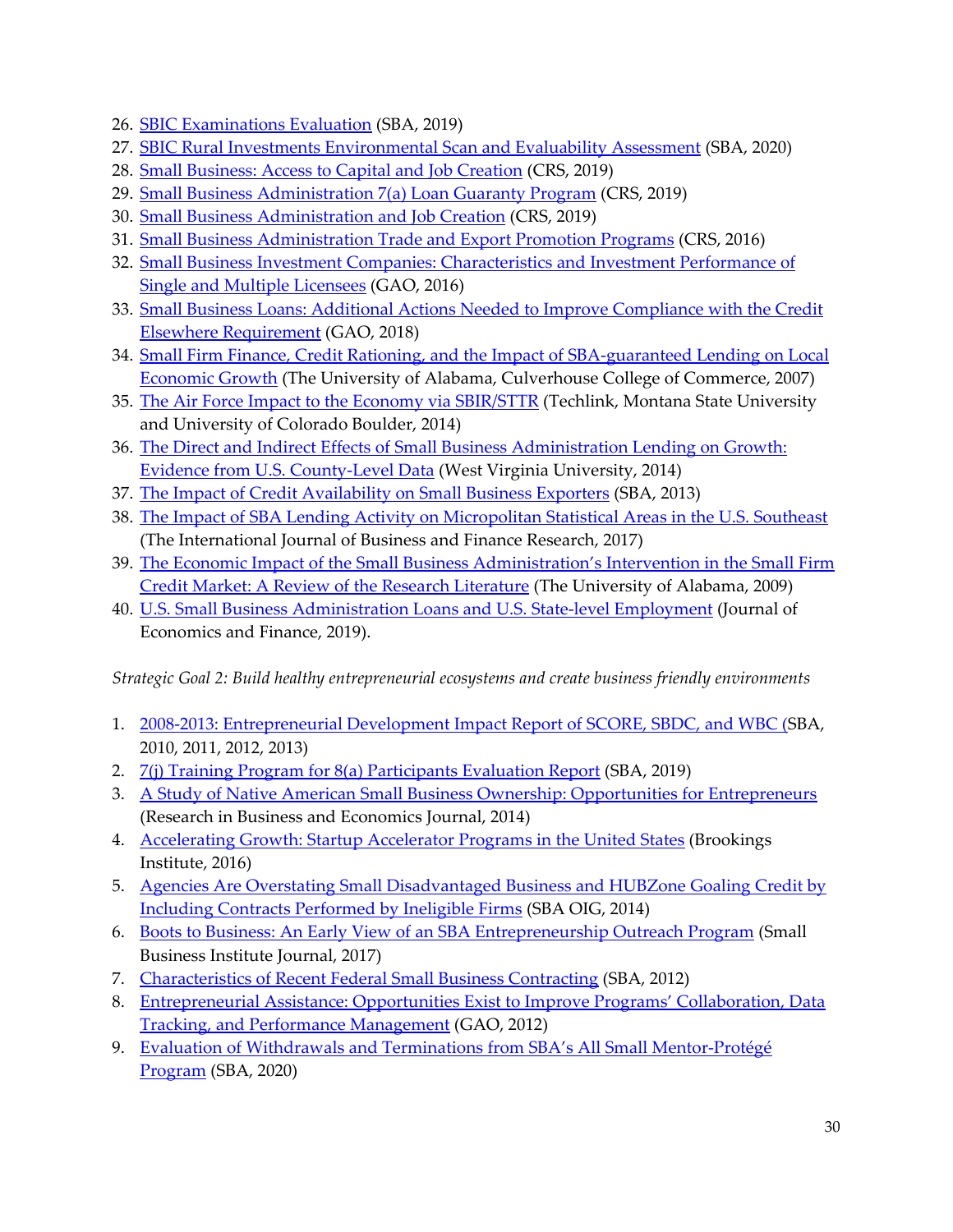- 10. [Exploring the Policy Relevance of Startup Accelerators](https://www.sba.gov/sites/default/files/advocacy/Issue%20Brief%204%20Accelerators%20FINAL.pdf) (SBA, 2014)
- 11. [Formative Evaluation of the Boots to Business Program](https://www.sba.gov/sites/default/files/2020-11/B2B%20_FINAL_REPORT_Fully%20Edited%20SBA%20November%20%2002%2012%202019%20508%20%20final.pdf) (SBA, 2018)
- 12. [HUBZone Program Evaluation](https://www.sba.gov/sites/default/files/2020-11/HUBZone%20Program%20Evaluation%20Final%20Repor.pdf) (SBA, 2018)
- 13. [Improvements Needed in SBA's Oversight of 8\(a\) Continuing Eligibility Processes](https://www.sba.gov/sites/default/files/oig/SBA-OIG-Report_18-22.pdf) (SBA OIG, 2018)
- 14. [Income and Net Worth of Veteran Business Owners over the Business Cycle,](https://www.sba.gov/sites/default/files/rs430tot-Income-and-net-worth-of-veteran-business-owners-2007-2013_0.pdf) 2007–2013 (SBA, 2015)
- 15. [Mentoring and Entrepreneurship: Examining the Potential for Entrepreneurial Education](https://libjournals.mtsu.edu/index.php/jsbs/article/view/171) [and for Aspiring New Entrepreneurs](https://libjournals.mtsu.edu/index.php/jsbs/article/view/171) (Journal of Small Business Strategy, 2013)
- 16. [Reassessment of Eligibility Requirements for 30 Firms in SBA's 8\(a\) Business Development](https://www.sba.gov/sites/default/files/oig/SBA_OIG_Report_17-15.pdf) [Program](https://www.sba.gov/sites/default/files/oig/SBA_OIG_Report_17-15.pdf) (SBA OIG, 2017)
- 17. [SBA's 8\(a\) Program: Overview, History, and Current Issues](https://www.everycrsreport.com/files/20190417_R44844_f6046b92c58360cb9b948db75438052a4b754a99.pdf) (CRS, 2019)
- 18. [SBA HUBZone Certification Process](https://www.sba.gov/sites/default/files/oig/SBA-OIG-Report-19-08.pdf) (SBA OIG, 2019)
- 19. [SBA's Women-Owned Small Business Contracting Program](https://www.sba.gov/sites/default/files/oig/SBA-OIG-Report-18-18.pdf) (SBA OIG, 2018)
- 20. [Small Business Administration: Actions Needed to Improve Confidence in Small Business](https://www.gao.gov/assets/700/694777.pdf) [Procurement Scorecard](https://www.gao.gov/assets/700/694777.pdf) (GAO, 2018)
- 21. [SBA Veterans Assistance Programs: An Analysis of Contemporary Issues](https://fas.org/sgp/crs/misc/R42695.pdf) (CRS, 2019)
- 22. [Small Business Administration: Government Contracting and Business Development](https://www.gao.gov/assets/690/685569.pdf) [Processes and Rule-Making Activities](https://www.gao.gov/assets/690/685569.pdf) (GAO, 2017)
- 23. [Small Business Management and Technical Assistance Training Programs](https://www.everycrsreport.com/files/20190404_R41352_f223a43b878bf3179006b606aae23dd78693b28c.pdf) (CRS, 2019)
- 24. [Statistics on the Small Business Administration's Scale-Up America Program](https://www2.census.gov/ces/wp/2019/CES-WP-19-11.pdf) (U.S. Bureau of the Census, 2019)
- 25. [The HUBZone Program Report](http://www.sba.gov/sites/default/files/rs325tot.pdf) (SBA, 2008)
- 26. [The Small Business Administration's Boots to Business Program](https://www.sba.gov/sites/default/files/oig/SBA-OIG-Report-18-20.pdf) (SBA OIG, 2018)
- *27.* [Women-Owned Small Business Program: Actions Needed to Address Ongoing Oversight](https://www.gao.gov/assets/700/697580.pdf) **[Issues](https://www.gao.gov/assets/700/697580.pdf)** (GAO, 2019)

*Strategic Goal 3: Restore small businesses and communities after disasters*

- 1. [Agency Has Controls to Comply with Paperwork Reduction Act but Could Improve](https://www.gao.gov/assets/690/681181.pdf) [Accessibility and Consistency of Disaster Loan Information](https://www.gao.gov/assets/690/681181.pdf) (GAO, 2016)
- 2. [American Customer Satisfaction Index \(ACSI\) SBA Disaster Assistance Program Customer](https://www.theacsi.org/14-acsi-results) [Satisfaction Survey](https://www.theacsi.org/14-acsi-results) (American Customer Satisfaction Index, 2019)
- 3. [Does Social Capital Pay Off? The Case of Small Business Resilience After Hurricane Katrina](https://onlinelibrary.wiley.com/doi/abs/10.1111/1468-5973.12248) (Journal of Contingencies and Crisis Management, 2018)
- 4. [FEMA and SBA Disaster Assistance for Individuals and Households: Application Process,](https://fas.org/sgp/crs/homesec/R45238.pdf) [Determinations, and Appeals](https://fas.org/sgp/crs/homesec/R45238.pdf) (CRS, 2019)
- 5. [Have We Entered an Ever-Growing Cycle](https://citeseerx.ist.psu.edu/viewdoc/download?doi=10.1.1.420.3143&rep=rep1&type=pdf) on Government Disaster Relief? (Wharton School of Business, 2013)
- 6. [Inspection of SBA's Initial Disaster Assistance Response to Hurricane Florence](https://www.sba.gov/sites/default/files/oig/SBA-OIG-Report-19-11.pdf) (SBA OIG, 2019)
- 7. [Inspection of SBA's Initial Disaster Assistance Response to Hurricane Irma](https://www.sba.gov/sites/default/files/oig/SBA-OIG-Report-18-16.pdf) (SBA OIG, 2018)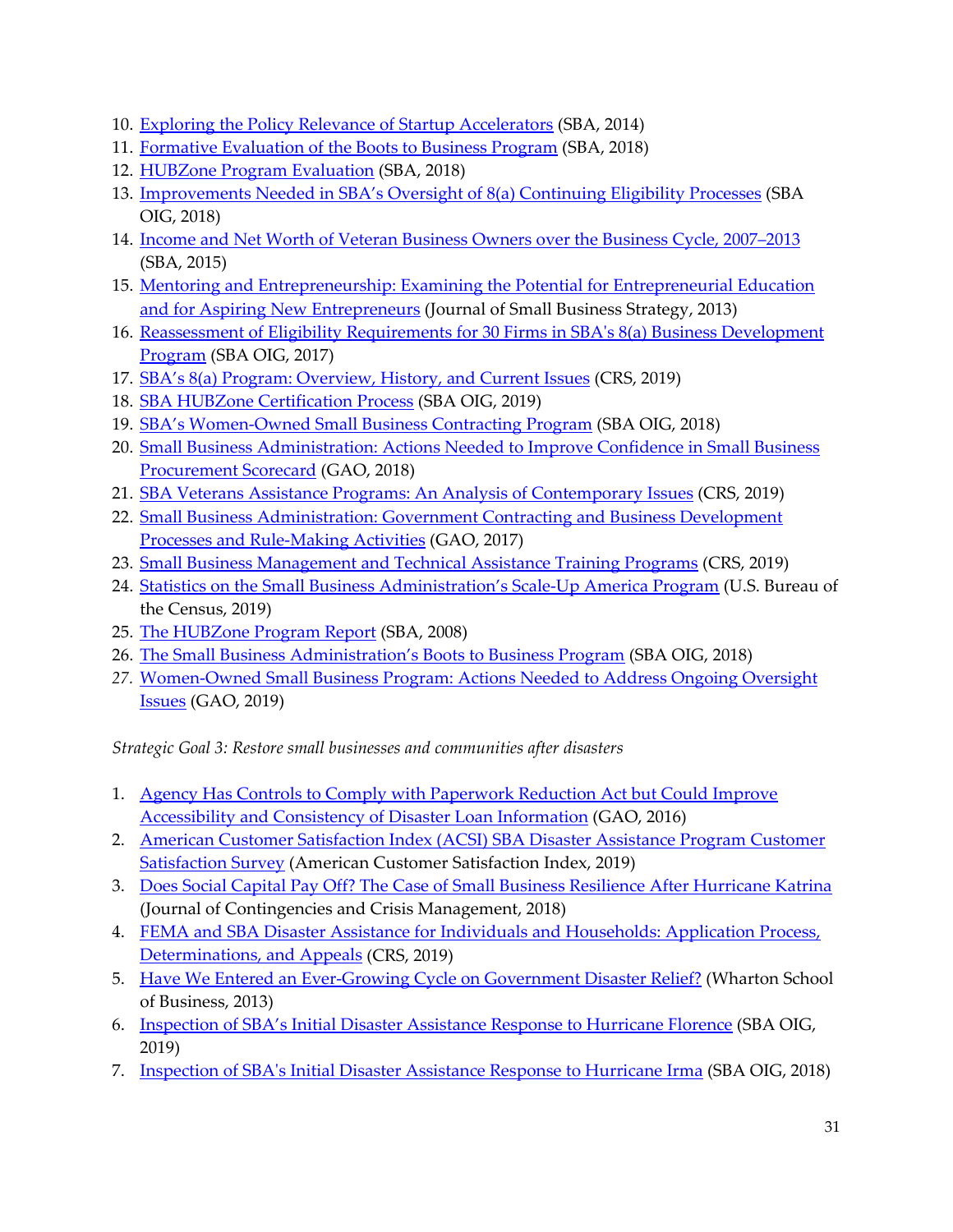- 8. [Inspection of SBA's Initial Disaster Assistance Response to Hurricane Maria](https://www.sba.gov/sites/default/files/oig/SBA-OIG-Report-18-19.pdf) (SBA OIG, 2018)
- 9. [Lessons Learned from Sandy: Business Recovery and Resilience](https://papers.ssrn.com/sol3/papers.cfm?abstract_id=2739228) (Rutgers University, 2015)
- 10. [Small Business Administration: Actions Taken to Help Improve Disaster Loan Assistance](https://www.gao.gov/assets/690/684293.pdf) (GAO, 2017)
- 11. [Small Business Credit Survey: Report on Disaster-Affected Firms](https://www.newyorkfed.org/medialibrary/media/smallbusiness/2017/SBCS-Report-on-Disaster-Affected-Firms.pdf) (Federal Reserve, 2017)
- 12. [Survival and Success of Family-Owned Small Businesses after Hurricane Katrina: Impact of](https://papers.ssrn.com/sol3/papers.cfm?abstract_id=3385019)  [Disaster Assistance and Adaptive Capacity](https://papers.ssrn.com/sol3/papers.cfm?abstract_id=3385019) (Journal of Contingencies and Crisis Management, 2019)
- 13. [The Demand for Post-Katrina Disaster Aid: SBA Disaster Loans and Small Businesses in](https://ag.purdue.edu/agecon/Documents/Anna_Josephson_Published_Paper-The_Demand_for_Post-Katrina_Disaster_Aid.pdf)  [Mississippi](https://ag.purdue.edu/agecon/Documents/Anna_Josephson_Published_Paper-The_Demand_for_Post-Katrina_Disaster_Aid.pdf) (Journal of Contingencies and Crisis Management, 2016)
- 14. [The Effect of Small Business Administration Disaster Loans on Revenues of Small](https://ageconsearch.umn.edu/record/252713/files/SBApaper_Final.pdf)  [Businesses in Mississippi After Hurricane Katrina](https://ageconsearch.umn.edu/record/252713/files/SBApaper_Final.pdf) (Southern Agricultural Economics Association Annual Meeting, 2017)
- 15. [The Long-Term Impact of Disaster Loans: The Case of Small Businesses after Hurricane](https://www.google.com/url?sa=t&rct=j&q=&esrc=s&source=web&cd=7&ved=2ahUKEwjrypzvlIrjAhVFTd8KHaPiAYEQFjAGegQIARAC&url=https%3A%2F%2Fwww.mdpi.com%2F2071-1050%2F10%2F7%2F2364%2Fpdf&usg=AOvVaw2V7eTfEY6TK-zevdJhsR6g)  [Katrina](https://www.google.com/url?sa=t&rct=j&q=&esrc=s&source=web&cd=7&ved=2ahUKEwjrypzvlIrjAhVFTd8KHaPiAYEQFjAGegQIARAC&url=https%3A%2F%2Fwww.mdpi.com%2F2071-1050%2F10%2F7%2F2364%2Fpdf&usg=AOvVaw2V7eTfEY6TK-zevdJhsR6g) (Purdue University, 2018)

*Strategic Goal 4: Strengthen the SBA's ability to serve small businesses*

- 1. Cornerstone Assessment for SBA Acquisition Division (SBA, 2018)
- 2. [Evaluation of SBA Acquisition Planning Final Evaluation Report](https://www.sba.gov/sites/default/files/2020-11/Final%20Report%20Acquisitions%20Evaluation_508%20Version%209.29.2020-508.pdf) (SBA, 2020)
- 3. [Federal Acquisitions: Congress and the Executive Branch Have Taken Steps to Address Key](https://www.gao.gov/assets/700/694457.pdf)  [Issues, but Challenges Endure](https://www.gao.gov/assets/700/694457.pdf) (GAO, 2018)
- 4. [Fraud Risk Management: OMB Should Improve Guidelines and Working-Group Efforts to](https://www.gao.gov/products/GAO-19-34)  [Support Agencies' Implementation of the Fraud Reduction and Data Analytics Act](https://www.gao.gov/products/GAO-19-34) (GAO, 2018)
- 5. [SBA Controls Over FY 2017 and 2018 Cash Contributions and Gifts](https://www.sba.gov/sites/default/files/oig/SBA-OIG-Report-18-25.pdf) (SBA OIG, 2018)
- 6. [SBA's District Offices' Customer Service](https://www.sba.gov/sites/default/files/oig/SBA-OIG-Report-19-06.pdf) (SBA OIG, 2018)
- 7. SBA's FY [2018 Compliance with the Improper Payments Elimination and Recovery Act](https://www.sba.gov/sites/default/files/oig/SBA-OIG-Report-19-13.pdf) (SBA OIG, 2019)
- 8. [Weaknesses Identified During the FY 2018 Federal Information Security Modernization Act](https://www.sba.gov/sites/default/files/oig/SBA-OIG-Report-19-09.pdf)  [Review](https://www.sba.gov/sites/default/files/oig/SBA-OIG-Report-19-09.pdf) (SBA OIG, 2019)